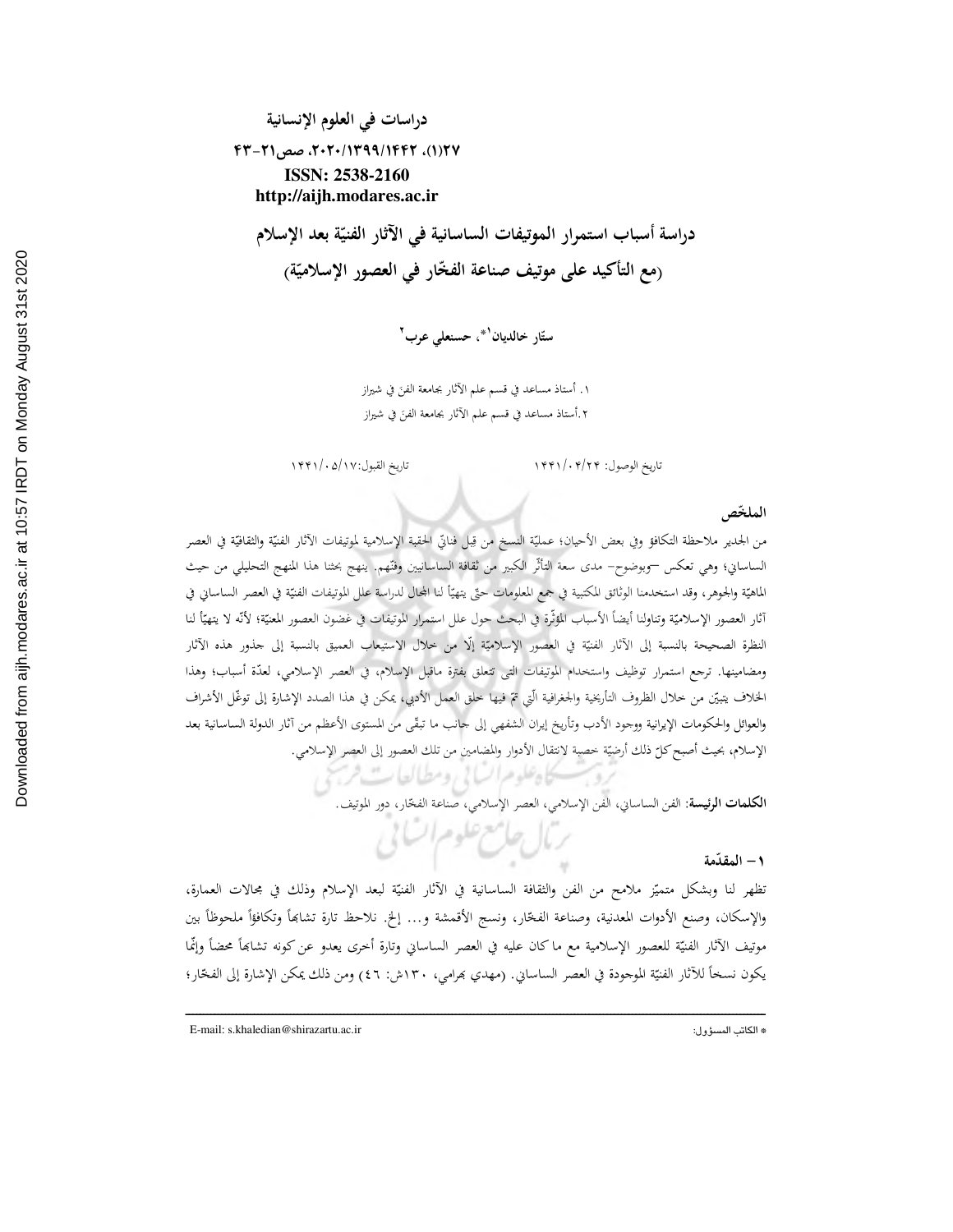فإنّنا نلاحظ عدداً من الفخّارات منطبقة ومتشابحة من حيث المتوتيف والموضوع مع آثار ما قبل الإسلام وخاصّة فيما يتعلّق بشأن الآثار المتعلقة بصنع الأدوات المعدنية؛ لذا نرى بأنّ هذا التشابه مثير للاهتمام والدهشة وذلك لوجود فاصلة زمنية تتحاوز القرون بين صناعة الآثار في العصر الإسلامي التي ترجع أكثرها إلى قرن الخامس حتّى السادس الهجري وكذلك بالنسبة إلى التغييرات الأساسية في إيران في العصور الإسلامية من حيث المستوى الديني والمذهبي والسياسي والاجتماعي و… إلخ، إضافة إلى التطورات الأساسية في أسلوب حياة الإيرانيين بعد الإسلام. ومن هذا المنطلق يحظى موضوع التطرّق إلى دلائل وأسباب انتقال النقوش والمضامين من العصر الساساني إلى العصر الإسلامي بأهميّة قصوى إلى البحث والدراسة.

نضيف إلى ذلك بأنّه يجب أن نعلم بأنّ الاستيعاب الصحيح للآثار الفنيّة للعصور الإسلاميّة تستلزم معرفة عميقة بالنسبة إلى الأسباب المؤثَّرة و الجذور العميقة لها وإذا لم يتمّ دراسة الخلفيّة والموتيف الثقافي والفنّي دراسة متأنيّة، لن تتحقّق معرفة الآثار الثقافيّة والفنيّة للعصر الإسلامي بشكل كامل. ومن هذا المنطلق نسعى في هذا البحث إلى التأكيد على صناعة الفخّار في العصور الإسلاميّة؛ لأنّ المصنوعات الفخّاريّة هي الأكثر ظهوراً مقارنة مع سائر المصنوعات المتعلّقة بالعصر الساساني، بالإضافة إلى أنَّه يمكننا أن نلحظ فيها موتيفاً وتأثَّراً أكبر من العصر الساساني.

## ١–١- أسئلة المحث

الف) ما هي أسباب استمرارية المضامين والموتيفات الفنيّة للعصر الساساني في المصنوعات الفخارية في العصر الإسلامي؟ ب) ما هي الأسباب المؤثِّرة في انتقال المضامين والموتيفات الفنيَّة والثقافيَّة في العصر الساساني إلى العصور الإسلاميّة؟

### ١ –٢ – منهج البحث

هذا المقال يدخل ضمن الأهداف التطبيقية للبحث ويعتبر من جهة أخرى ضمن الدراسات التأريخية من حيث المنهج العلمي، وقد اعتمدنا جمع المعلومات من حلال استخدام المصادر اللكتوبة والمنهج الوثائقي.

زوبت كاهلوم السابي ومطالعات فربحي

#### ١–٣– خلفتة الىحث

تطرّق العديد من الباحثين إلى دراسة الآثار الثقافيّة والفنيّة للعصور الإسلاميّة وقد أشاروا في دراساتمم إلي التكافؤ الموجود بين آثار هذه العصور مع العصور المرتبطة بما قبل الإسلام. يمكن الإشارة إلى "عبّاس زماني" وكتابه المعنون بـ "تأثير هنر ساساني در هنر اسلامي" (تأثير الفن الساساني في الفن الإسلامي) تطرّق من خلال هذا الكتاب إلى كليّات حول الأثر الفنّي وخاصّة العمارة الساسانية في آثار العصور الإسلامية. (زماني، ١٣٥٢ش)

وكذلك نحن أمام بحوث ودراسات أخرى تناولت الفنون والصنائع المرتبطة بالعصر الإسلامي إلى جانب دراسة الآثار — وذلك بصورة موجزة– قد تمَّت الإشارة إلى بعض التشابحات في هذا الصدد، يمكن الإشارة إلى بعض منها: كتاب "تأريخ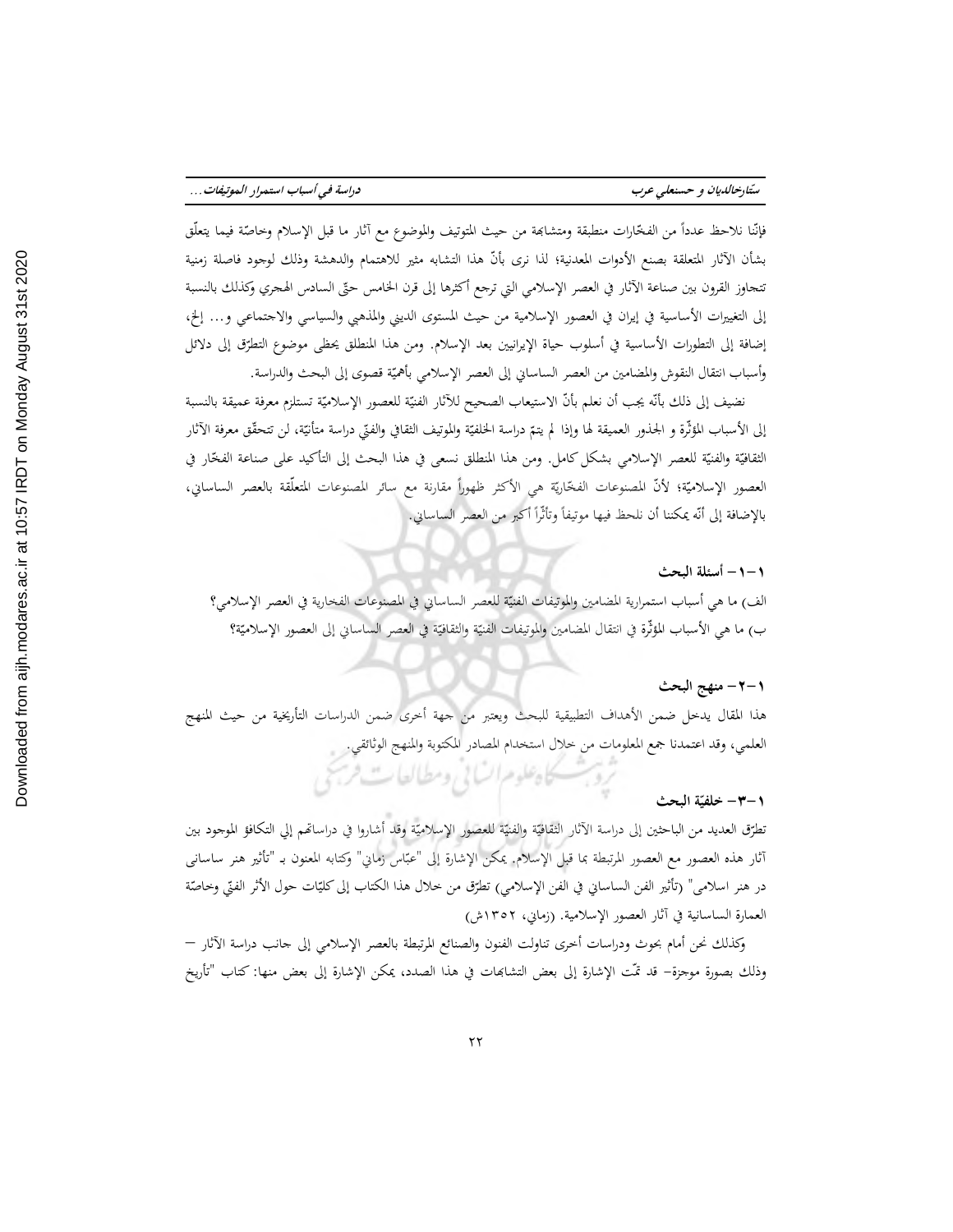صنايع ايران ويلسن" (ويلسن، ١٣٦٦ش)، كتاب "تاريخ صنايع بعد از اسلام" (تأريخ الصنائع بعد الإسلام) لمحمّد حسن زَكِي (زَكِي، ١٣٦٦ش)، كتاب "فن و هنر سفالگري"(فنون ومهارة صناعة الفخّار) لفائق توحيدي (توحيدي، ١٣٧٨ش) وأيضاً كتاب "هنر فلزكاري در دوران هخامنشي؛ اشكاني و ساساني" (فن الآلات المعدنيّة، في عصر الإخمينيين، الأشكانيين والساسانيين) لسي جانتر (سي جانتر، ١٣٨٣ش). أغلب هذه الدراسات المذكورة، تناولت كليّات حول الصنائع والفنون ولم يتمّ فيها إلّا إشارات عابرة وموجزة إلى تأثير الفنّ الساساني في عصور ما بعد الإسلام.

يمكننا في هذا الصدد أيضاً أن نشير إلى عدد من المقالات التي ارتكزت بنوع خاص على الدراسات التطبيقية وتناولت عناصر كالزخرفة، الأدوات المعدنية والعمارة وسائر الفنون الأخرى التي تحظى بتشابه وانطباق مع آثار تنتمي إلى قبل الإسلام، وقد تمَّت الإشارة في أغلبها إلى مدى التأثيرات التي حظى به الفنّ في العصر الإسلامي من العصر السابق للإسلام.

ومن ضمن ذلك يمكن الإشارة إلى مقال يحمل عنوان "استمرار نقشمايه هاى ظروف سيمين دوره ساساني بر نقوش سفالينه هاى دوره سامانى نيشابور" (استمرار موتيفات الأوانى الذهبية في العصر الساساني في زخرفة الفخارات في العصر الساماني في نيسابور) (آزادبخت والآخرون، ١٣٩١ش) إلَّا أنَّه كما قلنا إن هذه الدراسات تناولت أكثر ما تناولت إظهار التأثيرات ومدى تطابقها ولم يتمّ التطرّق إلى دراسة الأسباب المؤثّرة والرئيسة في انتقال واستمرار الثقافة والفنّ الساماني وتجليّاته في موتيفات العصر الإسلامي. من هذا المنطلق، ما يميّز هذا البحث هو السؤال حول كيفية انتقال الموتيف من العصر الساساني إلى العصر الإسلامي؛ مع التأكيد على الآثار المصنوعة من الفخّار.

## ٢- دخول الإسلام في إيران

كان لدخول العرب المسلمين دور كبير في مكوّن الشعب الإيراني مقارنة مع سائر الأسباب الأخرى، فدخول العرب إلى إيران، تزامن من أعظم التغييرات في هذه البلاد ولايزال ذلك التأثير العظيم باقياً حتّى اليوم. (اشبولر، ١٣٨٦ش: المقدّمة ) هذا الدين الذي انتشر منذ أيّام النبيّ (ص)، لم يلبث أن دخل إيران. كانت الدولة الإسلامية زمن النبي تختصر على أحياء شبه الجزيرة العربية، في حين أُنَّما امتدَّت دائرة الحكومة الإسلامية وبسرعة كبيرة في أيام حكومة أبي بكر، وعمر، وعثمان، والإمام على (ع)، والأمويين والعباسيين.

أولى حملات المسلمين إلى حدود إيران حدثت عام ١٢ للهجرة من جهة الخليج الفارسي. وبمذا المنوال تمكّن المسلمون في نماية المطاف إلى الاستيلاء على سهل خوزستان حتَّى عام ٢١ للهجرة. وقد جرت اصطدامات حدودية أخرى بينهم وبين الجيش الإيراني. وفي هذا الحين قام يزدجرد الثالث بإعداد جيش لمحاربة العرب في منطقة نحاوند. استغرقت الحرب مدّة طويلة وفي نحاية المطاف انتهت الحرب في عام ٢١ للهجرة بانتصار العرب على الإيرانيين. (باكزاد، ١٣٩٠ش: ١٦١)

حتَّى أن تصرّف العرب في عام ٢٤ للهجرة مناطق كاشان، وأصفهان، وري، وقومس، وزنجان وآذربايجان وأصبحت جميعها ضمن متصرّفات الإسلام. أمّا فتح البلدان والأراضي الإيرانية الواقعة نحو نحر جيحون طالت حتّى خلافة بني أميّة وفي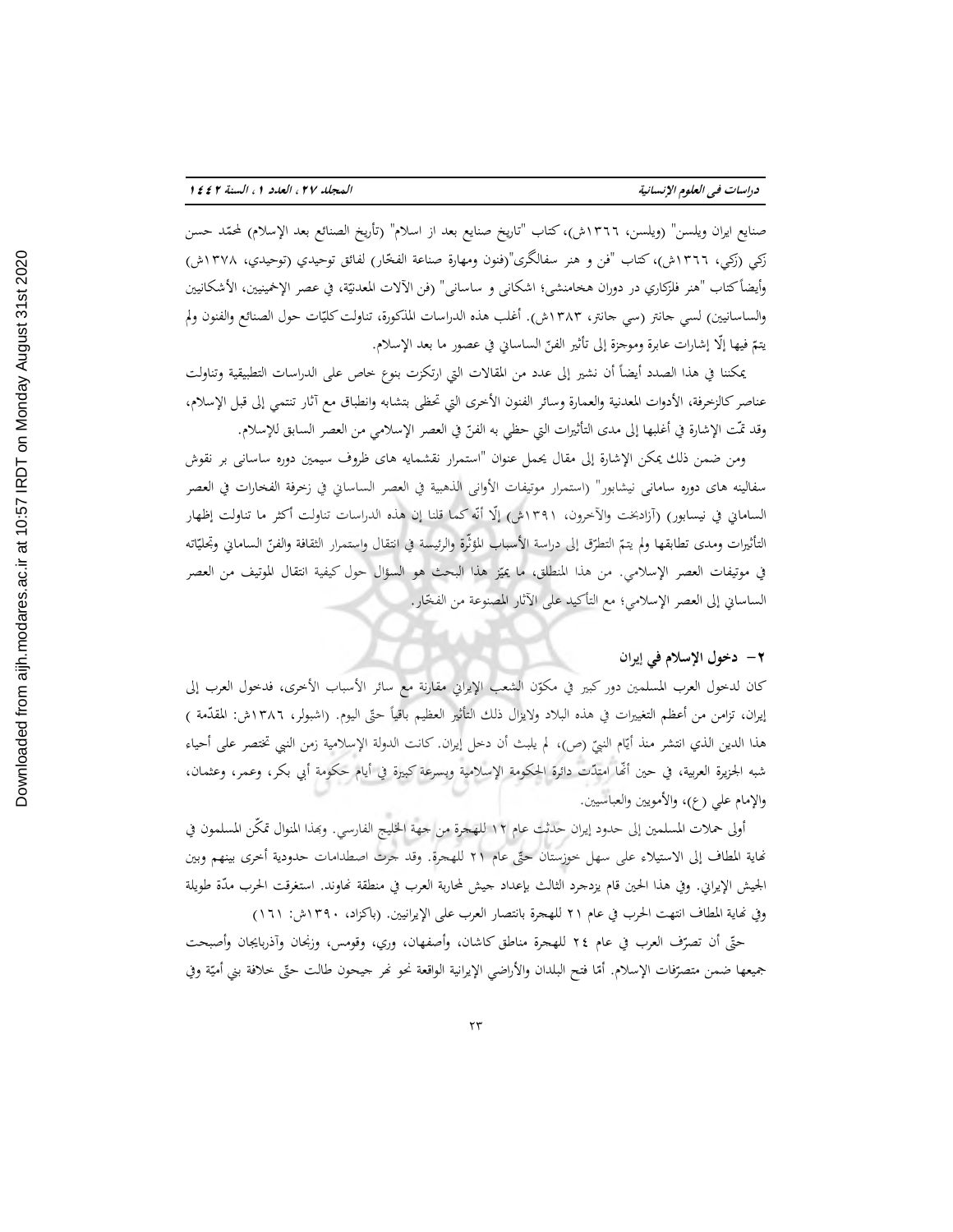ستارخالديان و حسنعلى عرب

بعض المناطق كطبرستان استغرقت عدّة أعوام بعد الخلافة العبّاسية. (شاهين، ١٣٧٩ش: ٣٧–٣٨) أمّا مع وفاة يزدجرد الثالث، فانتهى إحتلال إيران، لكن لا نعني أنّ السلم والأمان قد سيطر على البلاد بشكل كامل، بل كانت السنوات الآتية سنوات يماأها الأحزان والاضطرابات المختلفة، وهذه الاضطرابات استمرّت بفواصل قصيرة وطويلة حتّى زمن سقوط الأمويين في عام ١٣٢ للهجرة وامتدَّت لأعوام طويلة بعد ذلك.

لكن في هذا الصدد يجب أن ننتبه إلى هذا الواقع بأنّ الإيرانيين الّذين تركوا أرضهم بحجة المذهب الزرادشتي كان عددهم قليلاً جدّاً، وقد كانت تشكيلات الزرادشتية في عدّة أقاليم—على الحدّ الأدنى– في إيران قائمة لقرون وهذا إن دلّ على شيء فهو يدلُّ على مدى تسامح العرب بشأن المذهب والدين ويظهر لنا أيضاً من هذه الملاحظة بأنَّ مجموعة كبيرة من الإيرانيين كانوا يميلون إلى تغيير مذهبهم بدل سعيهم إلى ترك وطنهم وموضعهم الاجتماعي. (م. ن)؛ مع أنَّه يجب القول بأنَّ أكثر الأقوام في إيران لم يعتنقوا الإسلام في الوهلة الأولى، واستمرّت عمليّة توسيع نطاق الإسلام في إيران إلى ما يقارب خمسة قرون. (باكزاد، ۱۳۹۰ش: ۱٦۸)

تمكّنت الطبقات الحاكمة الصغيرة مثل المرزبان والدهاقين من خلال التحاقهم إلى الإسلام أن يبقوا في موقعهم في الريادة الاجتماعية، وهذا بدوره جعل من الثقافة الفارسيّة تجد لها من المأوى والمكانة الثابتة مع ما تمّ من تغيير وتحوّل في هذا الصدد. هذان الأمران، أي التحاق هذه المحموعة من الإيرانيين إلى الإسلام وتوغّل الثقافة الإيرانية في الإسلام؛ أدّتا إلى نتائج جذرية في حقلي أسلمة إيران واختلاط الثقافة الإيرانية–الإسلامية. (اشبولر، ١٣٨٦ش: ٣٨)

تعدُّ فترة القرن الأوّل حتَّى القرن الخامس الهجري ضمن الأدوار الَّتي ترك الإيرانييون الدين الزرادشتي والتحقوا بالإسلام الَّذي كان ينشط وينمو يوماً بعد يوم. اجتاز الدين الإسلامي في إيران، طريقاً آخر غير الَّذي جرّبته سائر الممالك الأخرى كآسيا الأدنى؛ بمعنى أن أغلب الإيرانيين التحقوا بالإسلام دون جبر وأية ضغوط خارجية شديدة من قِبل الفاتحين. (م. ن، ٢٣٩) حدثت من خلال الميل والرغبة إلى الإسلام، تغييرات جذرية في المحالات السياسية، والاقتصادية والدينية و… إلخ في إيران. اتّسعت دائرة الإسلام في غضون أقلّ من نصف قرن إلى الشرق حتّى الهند ومن الغرب إلى إسبانيا وبالتّالي نلاحظ تغييرات كثيرة للحضارات في هذا الصدد. (كياني، ١٣٦٥ش: ٢٠٥) سيرا إلى استقلابه المستقل

٣ – إعادة إحياء الحياة التراثيّة في إيران بعد الإسلام "حرِّ على مسرات المسلم"

يجب القول بأنّ تجدّد حياة إيران في العصور الإسلامية، تجدّد لم يتحقّق في غضون يوم أو يومين. والشعب الإيراني كان بحاجة ماسّة إلى قرون متمادية حتّى يستعيد شخصيّته من جديد ويكسب مكانة مستقلّة بين الأمم المسلمة وأن يدخل ضمن مجتمع تشكّل حديثاً على ضوء الإسلام في شرق وغرب البحر الأبيض المتوسّط. مع أنّ الإيرانيين دخلوا الدين الجديد، إلّا أنّهم تمكُّنوا من توسيع قسم من ثقافتهم القديمة بحلي جديدة في بيئة جديدة واسعة لا تختصر على حضور الفرس فقط. (اشبولر،  $(2 : A \setminus T \setminus T)$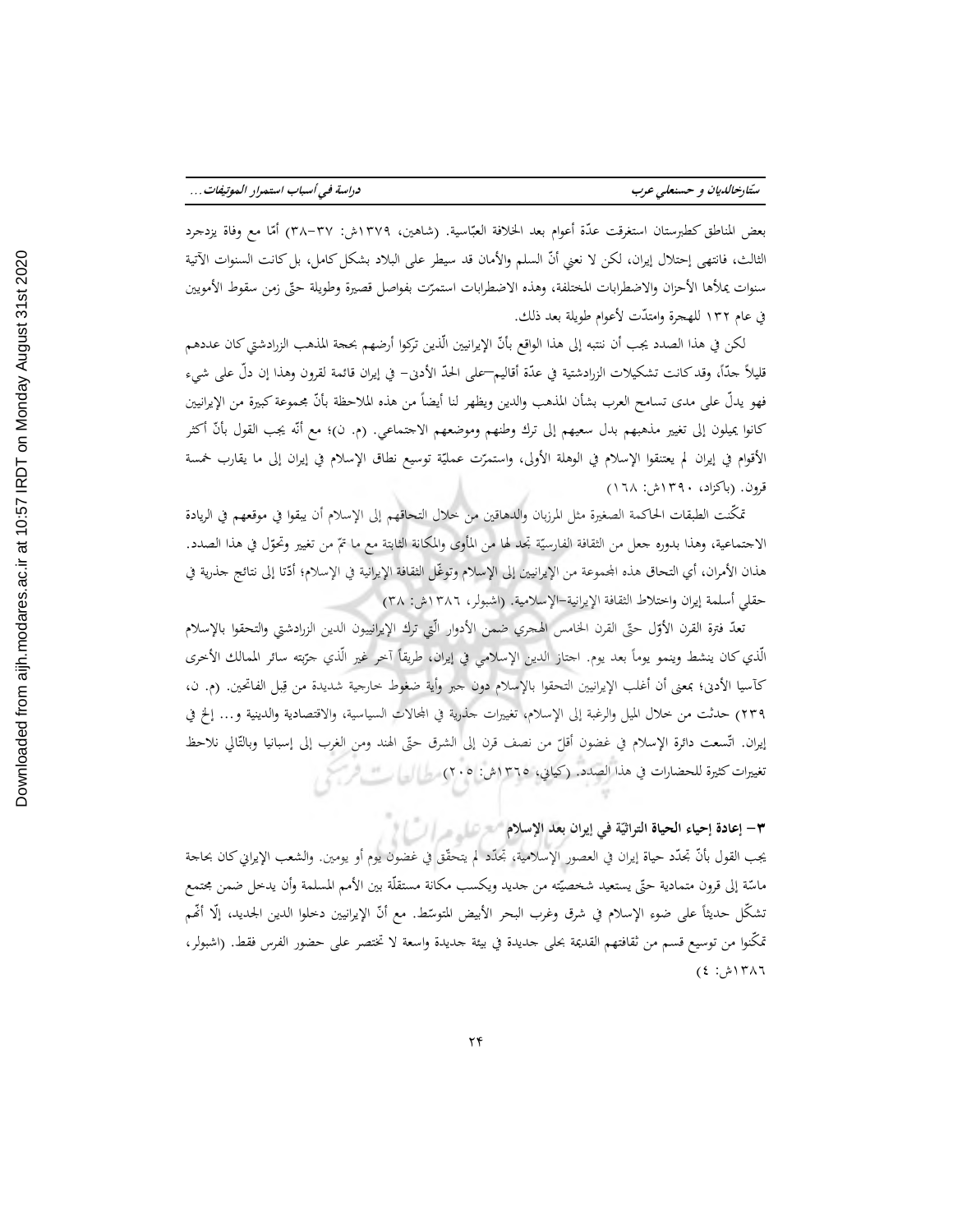أدّى ظهور الإسلام في إيران إلى ترسيخ قواعد وقيم جديدة في الثقافة الإيرانية، لكن هذا لم يمنع من أن يحظى العصر الإسلامي بأروع مظاهر الفنّ الذي كان يملكه الإيرانيون من خلال خلفيّتهم الحضارية والخصال الإيرانية المتميّزة. طبيعة الإيرانيين الفنيّة وحبّهم الجارف إلى الجمال، وحسن الدقّة والملاحظة، أدّى إلى تشكيل واحدة من أعظم المدارس الفنيّة في التأريخ القديم وأيام حكومة الإخمينيين، البارثيا والساسانيين، ليس هذا فحسب بل انجذبوا أيّما انجذاب إلى أصول المذهب الإسلامي وبرعوا في خلق آثار عظيمة ومتميّزة في مجال الفنّ في العصور الإسلاميّة. (كياني، ١٣٨٦ش: ١٣٠)

مع أنّنا شهدنا بعد فترة من تثبيت دعائم الإسلام، نوعاً من توغّل القيم والأحكام الإسلامية في حياة الإيرانيين، وهذا ما أدّى إلى تغيير في بنية حياتمم والعلاقات الاجتماعية بين الشعوب على ضوء القوانين الاسلاميّة الّتي تمّ وضعها وتطبيقها في الحكومة الجديدة. (مشهدي زاده دهقاني، ١٣٨٦ش: ١٢)

لكن مازلنا نشاهد —إلى حدّما– بعضاً من الأصول المتعلّقة بالعصر الساساني مثل: التشكيلات السياسية والاجتماعيّة والثقافيّة في إيران بعد حضور الإسلام فيها، بحيث إنّنا نواجه بقاء التشكيل الاحتماعي لأواخر العصر الساساني وبكثافة في البلاد في العصر الإسلامي وحاصّة في بدايات الحياة الإسلامية في البلاد. وكان الأشراف من ذوي القوّة والنفوذ الإيرانيين يدّعون حفظ سيطرتمم لمدّة طويلة جرّاء قبولهم الإسلام بسرعة، وكانت تلك الظاهرة موجودة في إيران على الحدّ الأدبي؛ لأنّ الطبقات الاجتماعية تمّ تقسيمها في البلاد. (اشبولر، ١٣٨٦ش: ٢٧٤) البقاء على بعض الطبقات الاجتماعيّة لعب دوراً بارزًا في استمرار ودوام الثقافة والفنّ في البلاد. ويجب أن نأخذ بالحسبان بأنّ المكانة الروحيّة للإيرانيين أخذت تصبح تحليّاً لمركز الامبراطورية الأساسية في القرون الإسلامية الأولى. كان الإيرانيون مثل الألمان أقوياء في اجتذاب الثقافة وإعادة إنتاجها مقارنة مع الإبداع الثقافي الخالص. وكان الإيرانيون في الواقع بحاجّة ماسّة إلى الوقت لاستيعاب الثقافة الواسعة والحديثة الّتي تمّ تشكيلها في بغداد.

يبدو لنا يقيناً بأنَّ التطوّرات العلميّة وبيئة إيران الثقافيّة لم تكن متزامنه في جميع أنحاء إيران بشكل متقارن؛ على سبيل المثال تمّ إنشاء المدارس العالية في الشرق حاصّة في حقل علم الكلام وفيما يتعلّق بالفقه والعلوم الإسلاميّة، في حين أنّنا نشهد فقرأ مضنياً من حيث الرقيِّ والتطوِّر الروحي في غربي وجنوب غربي البلاد (كمنطقة فارس مثلا) (م. ن، ١-٢)

استخدام واعتماد النظام الديواني والوزراء من الإيرانيين من قِبل الفاتحين المسلمين من القضايا الأخرى الّتي يجب الاهتمام والتركيز عليها؛ لأنّ العرب المسلمين لم يكونوا قد جرّبوا أي إدارة متمركزة على مستوى الامبراطورية وذلك لعيشهم بشكل قبائل غير متمركزة؛ في هذا الصدد حذوا حذو نموذج النظام الديواني الساساني وحاصّة فيما يرتبط بتثبيت وترسيخ دعائم الخلافة العبّاسية في زمن هارون ومأمون.

وحوّل العبّاسيون إدارة أمورهم وولاياتهم والمدن إلى البرامكة، آل نوبخت، الطاهرية، الطولونية، الأخشيدية، والنوشروانية؛ وكلّ هذه المجموعة تنتمي إلى عوائل وأسر خراسانية. (عطاردي، ١٣٧١ش: ٢٤) ونشهد بعد ذلك أيضاً استمراراً للكثير من الخصوصيات والقيم الإيرانية قبل الإسلام تزامناً مع تشكيل الحكومات المحليّة في القرن الثالث والرابع للهجرة. كذلك السياسات المتّبعة من قِبل بعض السياسيين، أدّى إلى تحسين ظروف البلاد الاقتصادية إلى جانب أنّنا نشاهد في هذه الفترة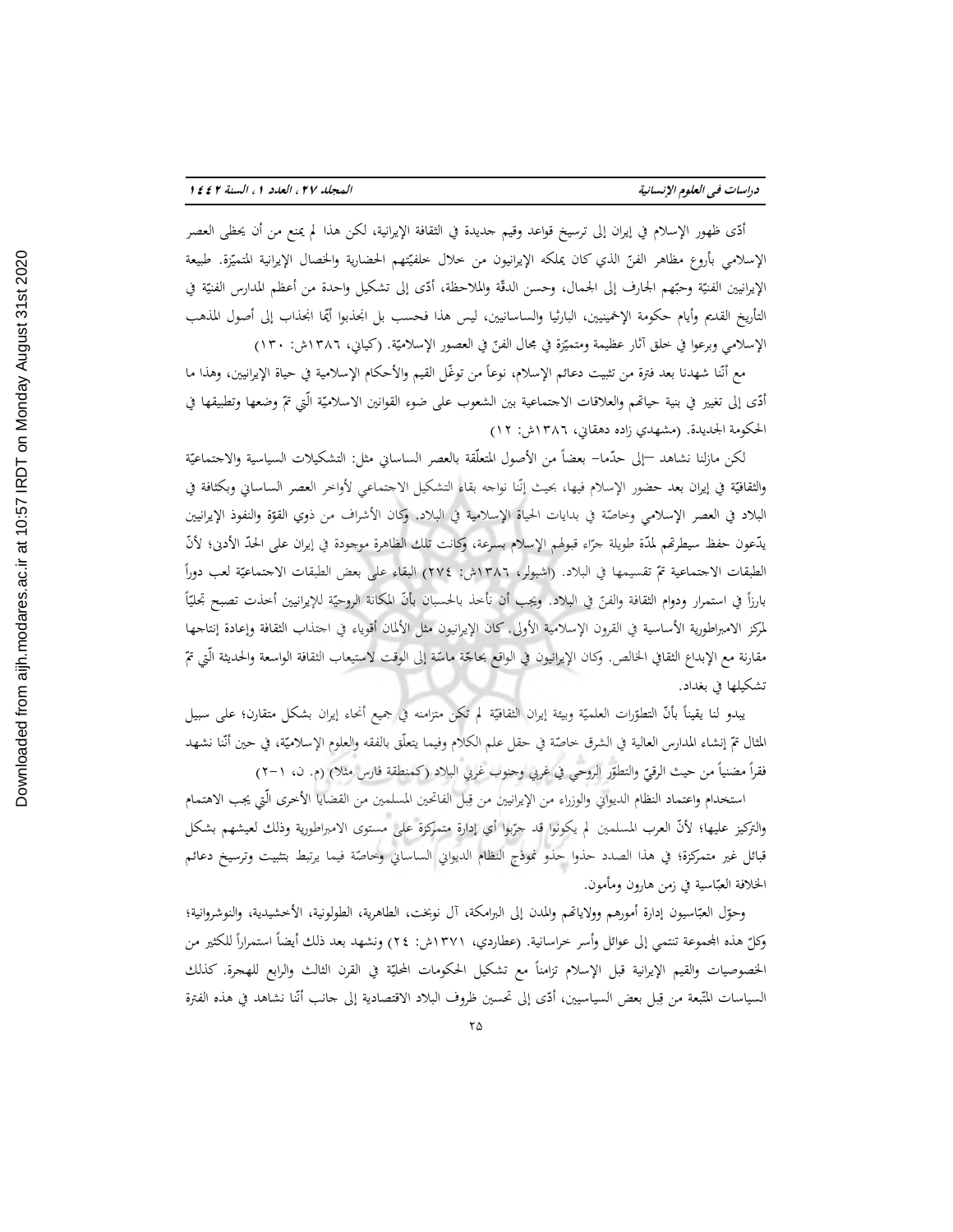تشكيل بلاط عظيم ورقيّ الصنائع والفنون مثل صناعة الأقمشة، وصنعة الفخّار وتصديرها وكلّ ذلك يرجع إلى منع خروج قسم عظيم من الخراج وسائر الضرائب واستثمارها في مجال عمران المدن وازدهارها. (مشهدي زاده دهقاني، ١٣٨٦ش: ١٣-١٤) "الملحق رقم ١"

٤ – انتقال الثقافة والفنّ من عصر ما قبل الإسلام إلى العصر الإسلامي ترجع أسباب استمرار الموتيفات الساسانية في العصر الإسلامي إلى أسباب متعدّدة وهذه الأسباب تختلف حسب الوضع التأريخي والجغرافي في الفترة التي نشأ فيها ذلك الأثر. وبعبارة أخرى، تتميّز مجموعة من الآثار الفنيّة المتعلّقة بقرن أو القرنين السابقين للهجرة، بتشابه وتأثير ملفت للنظر مع الآثار الفنيّة في العصر الساساني، ويمكن أن نحيل ذلك إلى سببين؛ الأوّل: يجب الإشارة إلى مجموعة كبيرة من الزرادشتيين الّذين استمرّوا وتابعوا حياتمم في النواحي والمدن المختلفة في إيران بأسلوبهم التقليدي القديم، والسبب الثاني يرجع إلى الاستقرار النسبي لأقسام كبيرة من تشكيلات الحياة وخاصّة البنية الاجتماعية والثقافية في العصر الساساني، العصر الذي سعى فيه الأشراف من الساسانيين ممّن له سلطة أن يحيى ذلك كلّه ضمن علم الحكومة الإسلامية. (لمزيد من المعلومات، أنظر: اشبولر، ١٣٨٦ش: ٢٧٤)

يجب أن نعلم بأنّ البنية الثقافيّة والاجتماعيّة كان لها تأثير كبير في الفنّان وأثره الفنّي وهذا الاستقرار والدوام بالنسبة إلى البنية، يؤدّي بدوره إلى حدوث الزحارف والمضامين. فبالتّالي، من المنطقى حدّاً أن يعتمد الفنانون، ميراثهم الفتّى في آثارهم ويسعون في حفظه. على سبيل المثال، في بداية العصر الإسلامي، نشهد بأنّ تُتّسم سكّ العملات العربيّة الساسانية بخصوصيات العصر الساساني مثل: صورة معبد النّار على العملات المعدنية. (راجع الملحق رقم ١ (الصورة رقم ١٧)



ترجع مجموعة أخرى من الآثار الفنيّة وخاصّة الفخارات إلى القرون الوسطى وخاصّة في العصر السلجوقي، والزخرفة الموجودة على سطوحها تُظهر لنا استمرار التشكيلة الثقافية والفنيّة للعصر الساساني. ولتحليل مثل هذه الفخّارات، يجب أن نقول بأنَّنا نرى في زمن الحكومة السلجوقية المقتدرة في إيران بأنَّ هذه الحكومة كانت تابعة إلى الأتراك من حيث التنظيم العسكري ومن حيث التشكيل الإداري والسياسي كانت تتبع النظام الديواني الإيراني. يعتقد لمبتن بأنّ الخلاف الوحيد بين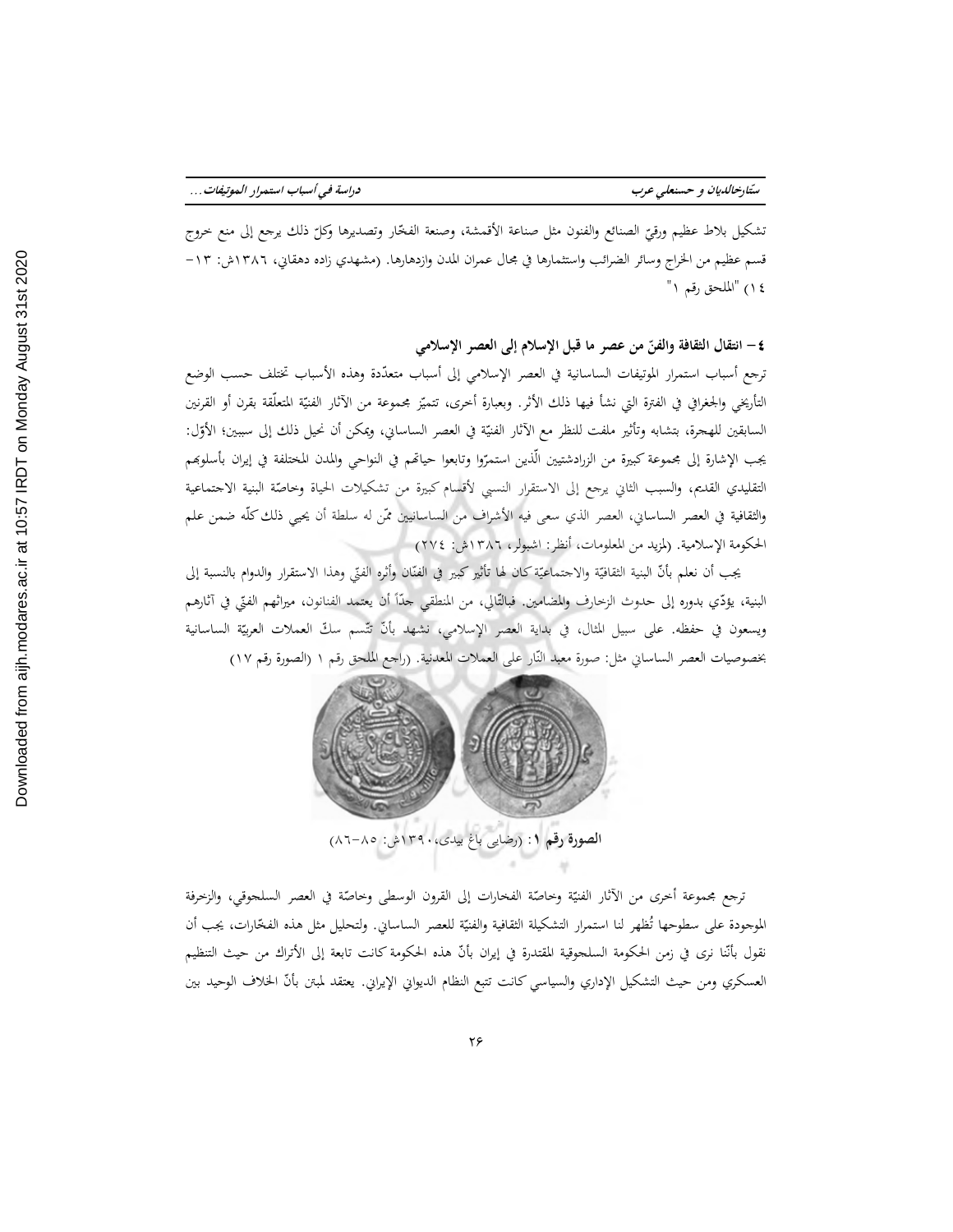دراسات في العلوم الإنسانية

تأريخ ما قبل وبعد الإسلام في إيران يعود إلى قبول الدين الجديد، وقد عكفت الحكومة السلجوقية على بناء حكومة جديدة تتميّز بخصائص وأصول إسلامية من خلال تأييدها وتكرارها لبعض الخصوصيات والفنون الساسانية. (لمبتن، ١٣٨٥ش: ٢٨ و٧٩٨) واحتلّ هذا النوع من التأثير بالنسبة إلى ثقافة الإيرانيين وتقاليدهم، تلك المرتبة السامية بحيث اعتبرها بعضهم "عصر العودة إلى العصر الساماني". (اكبري، ١٣٨٩ش: ٢٤) فإذا ما لاحظنا هذا المستوى من الاهتمام والشبه في التشكيل السياسي والإداري في القرون التالية، لن نستبعد أن تكون الطبقة الحاكمة في هذه الفترة من هواة الفنّ البلاطي والحكومي الذي له سمات الفن الساساين.

من الأسباب المؤثَّرة الأخرى في استمرار النقوش والمضامين الفنيّة؛ هي الحكومات المحليّة ودورها الكبير في حفظ الهويّة الوطنيّة الإيرانية في العصر الإسلامي. وعلى سبيل المثال كان الملوك السامانيون ووزراؤهم وممثّلوهم يتمتّعون بشهرة كبيرة بالنسبة إلى حبّهم إلى إيران، وكانوا يرغبون جدّاً في حفظ وتوسيع نطاق اللغة الفارسية، وبذلك كانوا يضمنون استقلالهم السياسي. ويجب بالطبع أن نذكر بأنَّ اللُّغة إلى جانب المؤثَّرات الثقافية المتعدّدة كالرسم، والعمارة، وصنع التماثيل و…إلخ، كان لها دور كبير في تكوين هذا الأمر؛ مع أنّ اللغة الفارسية كان لها الدور الأساس في إيران زمن الحكومة السامانية. (محمودي بختياري، ١٣٨٦ش: ٢١٦) هذه الرغبة والاهتمام من قِبل الأمراء السامانيين وسائر الحكومات المحليّة المتقارنة في مجال اللغة الفارسية وآدابحا لم يقعد بما الأمر إلى هذا الحدّ فقط، بل احتازت ذلك إلى مجالات فنيّة أخرى كالعمارة مثلأ. على سبيل المثال، تمكَّن السامانيون بناء مرقد لأميرهم، له تشابه وتكافؤ ملفت وعديم النظير مع الخصوصيات الفنيّة والعماريّة مع جهارطاق (بناية ذات أربعة أقواس) في العصر الساساني. (الصورة رقم ١٨)



صورة رقم ٢

الملاحظة الأخرى هي أنّنا يجب أن نحيل هذه المتابعة والتأثّر إلى استمرار نشاط بعض المراكز الدينية، مثل جندي شابور الّذي كان يشتمل على خمسة أقسام رئيسة: المستشفى، ودار الترجمة (دار العلم)، والمكتبة، ومختبر صناعة الأدوية ومرصد.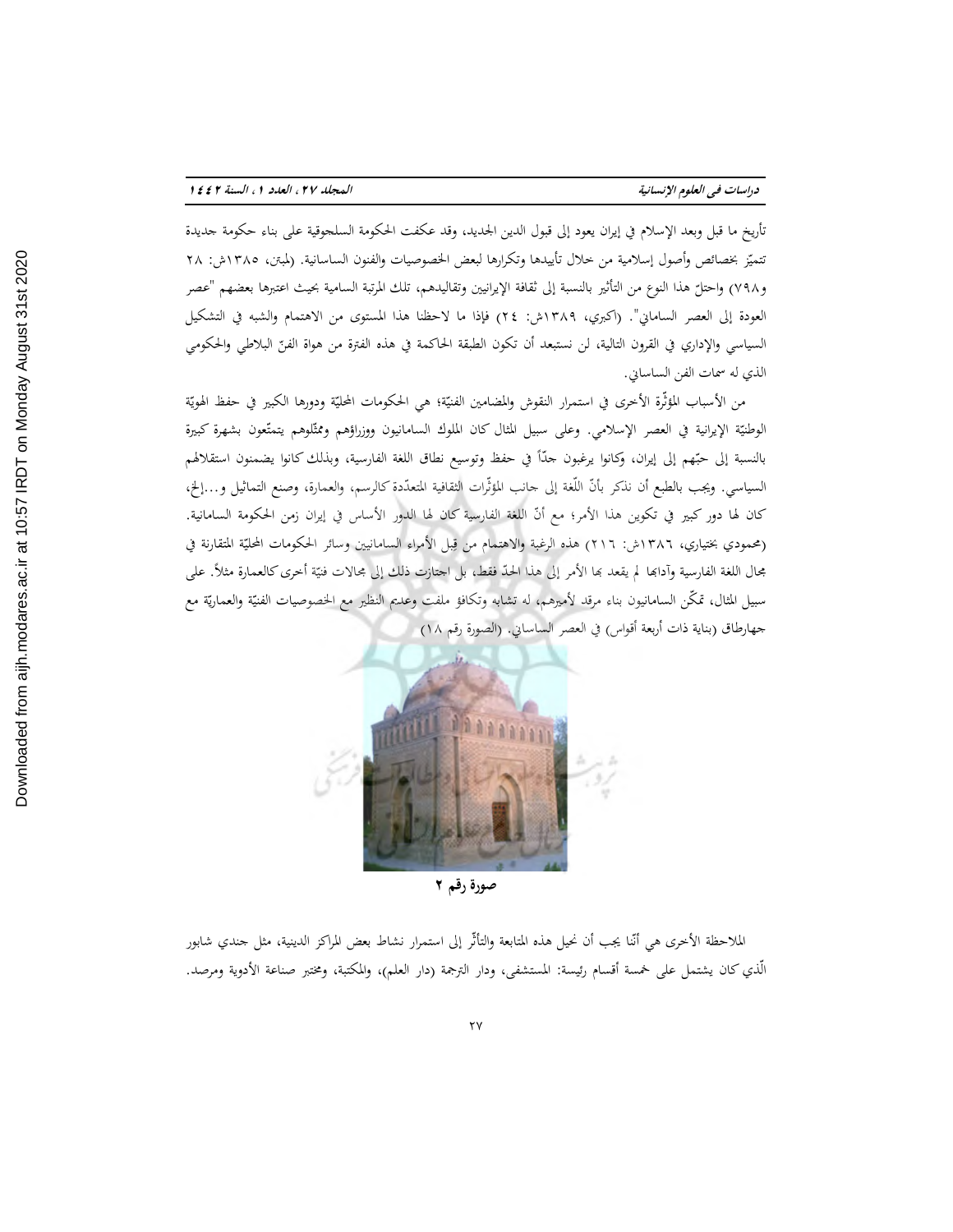ومكان لاجتماع الأطبّاء والفلاسفة وسائر المختصين، وبعد الانتقال إلى مركز الخلافة العباسية، أدّى إلى ازدهار وتطوّر دار العلم في بغداد. (جلشني والآخرون، ١٣٩٢ش: ٥٥) بالتّالي لا نستبعد أن يكون هذا الانتقال العلمي والثقافي خير ممهّد لتحلَّى الموتيفات والمضامين المتعلَّقة بالعصر الساساني في العصور الآتية.

الملاحظة الأخرى الَّتي يجب الأخذ بما في تحليل الآثار الفنية خاصة الفخّار هي الانتباه إلى المكان الذي تمّ فيها صنع الفخّار. مثلاً الفخّارات الّتي تمّ صنعها في مواضع أثريّة مثل نيسابور أو ري وكذلك مناطق أخرى مثل غرب إيران (نموذجأ شيخ تبه في أرومية تمّ حصول الصور رقم ١٢ و١٤ و ١٥ من هذه المنطقة) نشهد مستوى أكبر من الشبه مع عصر ما قبل الإسلام. يمكن أن نعتبر ذلك نتيجة حضور الأقليّة الدينية في هذه المناطق؛ مثلا نشهد في شرق إيران، حيث تقع خراسان؛ مراكز سكنتها أقوام من الزروانية، والمانوية والزرادشتية في العصور الإسلامية. (آزادبخت وطاووسى، ١٣٩١ش: ٦٤)

0– مؤثرات انتقال المضامين والموتيفات الفنيّة والثقافيّة الساسانية إلى العصر الإسلامي

هناك عوامل مختلفة كان بإمكانما أن تمهّد لانتقال المضامين الفنيّة والثقافيّة الساسانية إلى العصر الإسلامي، من ذلك الأدب الفارسي؛ كان الأدب على خلاف ما نجده الأن من مسافة عريضة ما بين الفنون المختلفة، وكان الأدب في تلك الفترة في تناسب ووفاق مع ثقافة المحتمع وكان يسير في منحى واحد. (همتيوينه، ١٣٨٩ش: ٧٤) فيمكننا أن نلحظ في غناء الأدب الفارسي والشعر بنحو حاص ودواوين الشعر الزاخرة بحضارة الوطن، استمرارا للهويّة الإيرانية وذلك بمثابة جسر لانتقال الثقافة والفرِّ من العهد الساساني إلى العصور الإسلامية.

يجب أن ننتبه بأنّ إبداع النصّ الأدبي والشعر مقدّم على النصّ الفتّى المتمثّل في الرسم والفنّان الرسّام علاوه على اعتماده النصِّ أمام عينه، فهو يوظَّف إبداعه الشخصي والمعلومات الزمنية (مثل تصميم الألبسة أو شكل العمارة و… إلخ) في تشكيله للزخرفه والرسم. (كنجراني، ١٣٩٠ش: ٧١–٩٢)، فإذاً الرسّام الّذي قام برسم الزخارف على الفخّار، إمّاكان متأثّراً —وبصورة مباشرة–من المجال الأدبي وقد استلهم منها المضامين وإِمّا أنّه قد شهد الرسوم الّتي تمّ رسمها من قِبل الرسامين في تزيين المخطوطات. ولرمّا يمكن أن نتصوّر بأنّ من رسم المخطوطات ونقش الفخّارات شخص واحد؛ لأنّ كثيراً من الموتيفات الَّتِي نشهدها على الفحَّارِ في العصرِ الإسلامي، تشبه كثيراً الموتيفات الموجودة في المخطوطات.

من المصادر الأدبيّة الّتي كان لها الأثر الكبير في هذا الصّدد، يمكن الإشارة إلى: الشاهنامه، وكليلة ودمنة، وبنج غنج (الكنوز الخمسة) و… إلخ. الشاهنامه في هذا الصدد لها مكانة ومرتبة متميزة؛ لأنّ الشاعر فردوسي يعدّ من أركان الهويّة الوطنية وقد اضطلع بدور كبير في إحياء اللغة الفارسية، فإنَّنا نجد أنَّ الشاهنامه احتفظت بالكثير من المضامين الدالَّة على الهويّة الوطنيّة الّتي تعكس بدورها هويّة الإيرانيين (خطيبي، ١٣٨٥ش: ٧٠) فإذن ليس من المستغرب أن يكون صانع الفخّار قد عكف إلى الرسوم بغية حفظ الهويّة الوطنيّة الإيرانية وذلك تزامناً مع رسالة فردوسي والآخرين. وكنموذج؛ نرى في الصور التالية كيفية تصوير قصّة ضحاك ذو الأفعى وقصّة بمرام والعروس الهنديّة على الفخّار وهي متأثَّرة بصورة مباشرة من القصص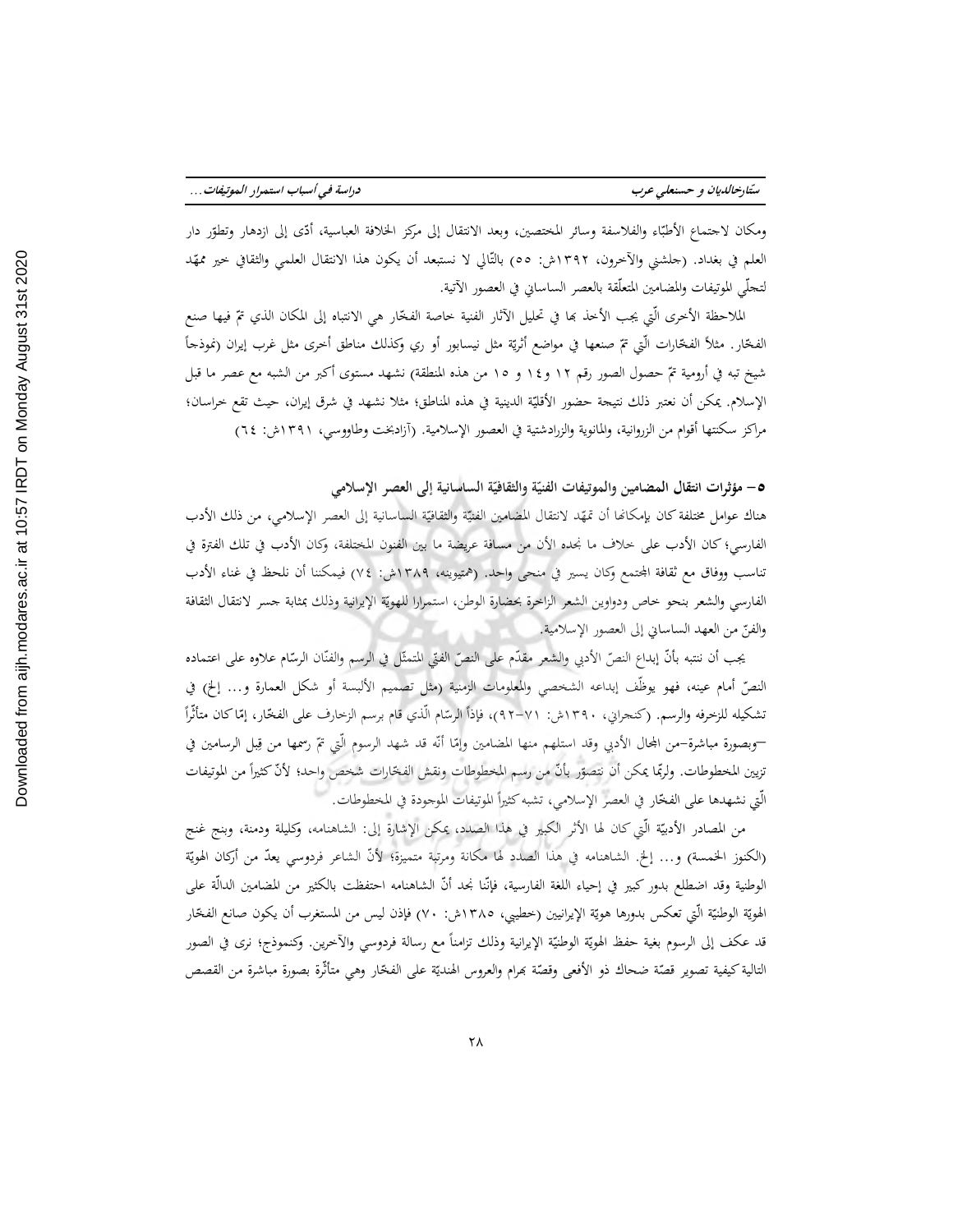دراسات في العلوم الإنسانية

والشخصيّات الموجودة في الشاهنامه.



صورة رقم ٣: (كياني و كريمي،١٣٦٤ش: ٢٧) مصورة رقم ٤: (كياني وكريمي،١٣٦٤ش: ٢٧)



صورة رقم ٥ : (پوپ،١٣٨٧ش: ٦٦٢)

.<br>الآثار الفنيّة المتعلّقة بالعصر الساساني التي لا تزال معروضة أمام الفنّانين في العصر الإسلامي، يمكن اعتبارها الحلقة الأساس في انتقال الموتيفات والمضامين الفنيَّة. نشهد (في الصورة رقم ١٩) زخرفة تتعلَّق بالعصر الإسلامي على سطح الإناء الفخّاري وهي تصوّر لنا زخرفة أهورامزدا وأردشير بابكان بصورة مرئية وظاهرة.

يمكن أن نلاحظ هذا التشابه في الأقمشة أيضاً. كنموذج فإنّنا نلتقي في الصورة رقم ٢٠بقماش متعلّق بالعصر الساساني الَّتي تمّ تزيينه بزخرفة موجود له جناحان وجسم أسد. هذا القماش له انطباق وتكافؤ ملموس مع الفخّار الموجود في نفس الصورة؛ مع قليل من الخلاف في أنّ زخرفة الفحّار تحمل صورة موجود خيالي، له رأس إنسان. وفي الصورة ٢١ يمكن أن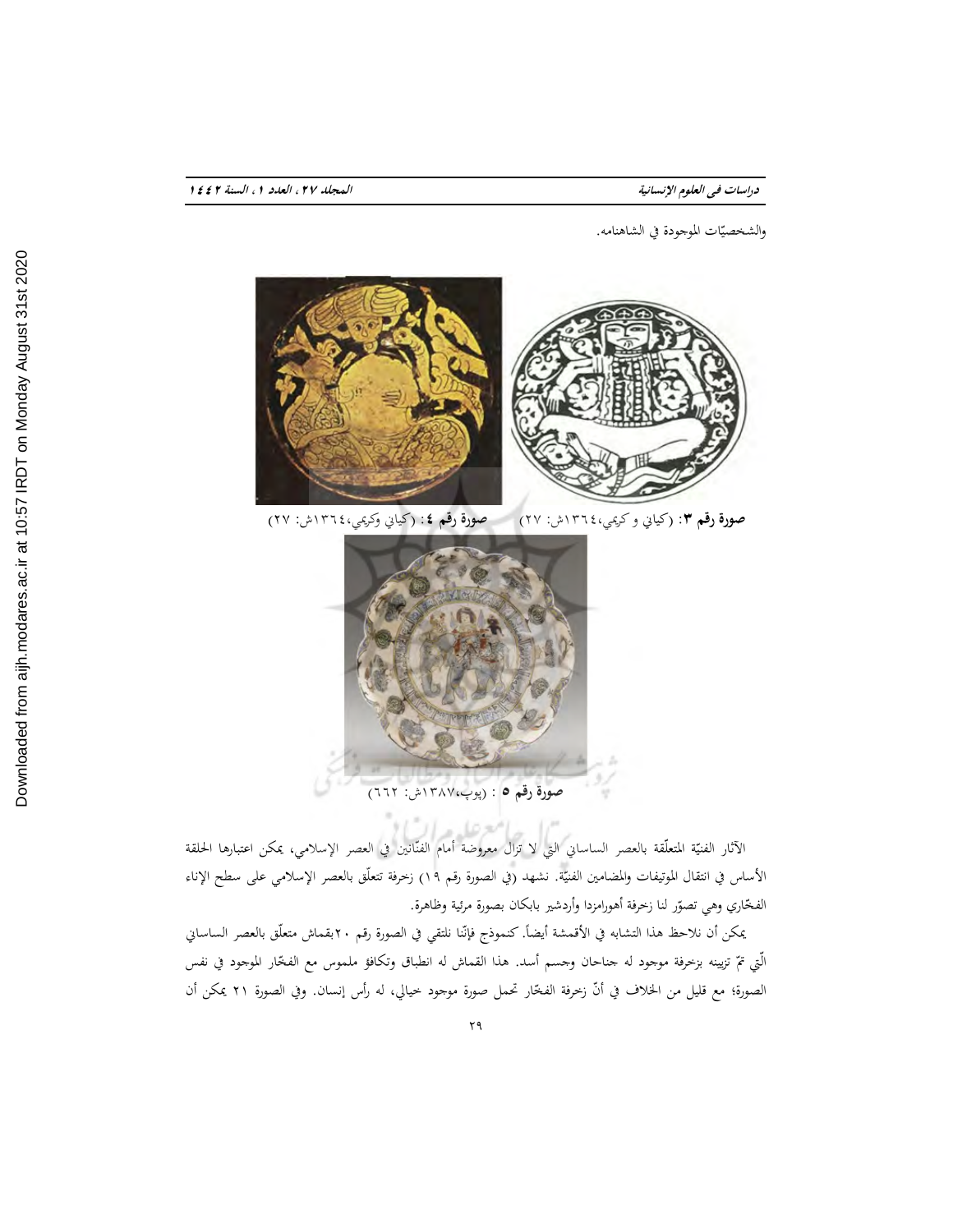ستارخالديان و حسنعلي عرب

نعتبرها مستلهمة من شجرة الحياة وهذا ما نشهده في قماش متعلَّق بالعصر الساماني.



صورة رقم ٧: القماش على الجهة اليسرى (مهريويا والآخرون، ٨٢. (١٣٩١) .<br>- الفخار على الحهة اليمني (حسيني، ١٣٩١ش: ٤٩)

رمال جامع علوم اتنائى

Downloaded from aijh.modares.ac.ir at 10:57 IRDT on Monday August 31st 2020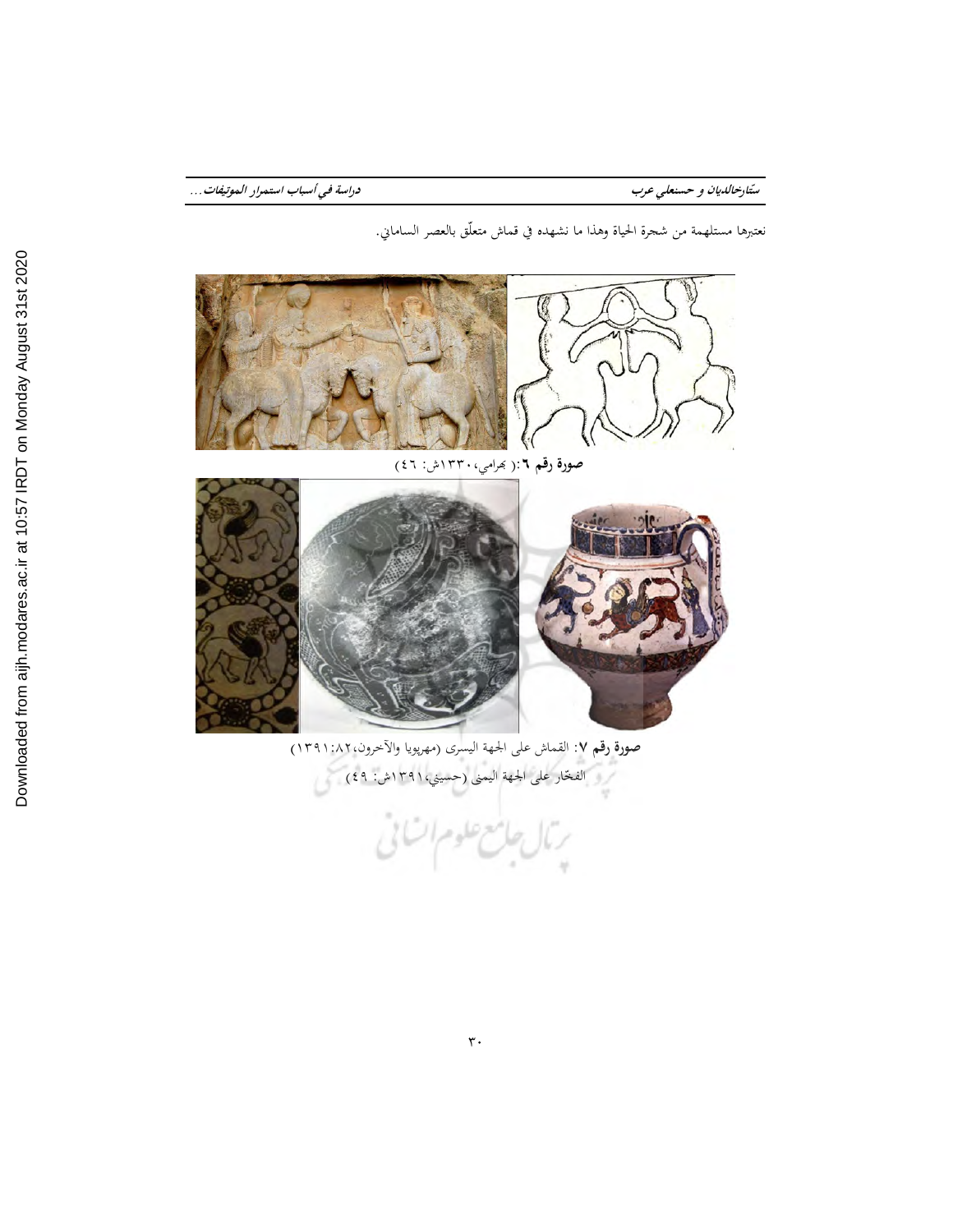

صورة رقم ٨: صورة الجهة اليسرى: قماش ساساني(نامجو،فروزاني، ١٣٩٢: ٢٩) والصورة الجهة اليمني لفخّار من العصر الإسلامي (www.jameelcentre.ashmolean.org)

أمّا الأواني المصنوعة من الذهب والفضّة في العصر الساساني باعتبارها بقايا العصر ما قبل الإسلامي؛ تمكّنت من إضفاء أكبر تأثير ممكن في نوعيّة الرسومات الموجودة على الفحّار في العصر الإسلامي. هذه الآثار الفنيّة كان يتمّ صنعها بأشكال وأساليب متعدّدة: منها ما ظهر بصورة صواني مدوّرة بحوافّ داخليّة وصحون كبيرة، أباريق بيضاوية الشكل بكعب طويل يشبه البوق ومزهريّات على شكل الكمثري بأعناق طويلة غير منظّمة.

الموتيفات والمضامين هي الأكثر الموضوعات بروزاً في هذه الآثار، فهذه الآثار تحمل مضامين مختلفة، من ذلك: رحلات الصيد المكيّة، مراسيم تقليد الحكم والعرش، مشاهد من الحفلات والمآدب إلى حانب الموحودات الحياليّة والأسطوريّة. (مبيني، ١٣٩٢ش: ٨٠) على سبيل المثال، يمكن مشاهدة هذا التطابق في الصور التالية:

 $\overline{r}$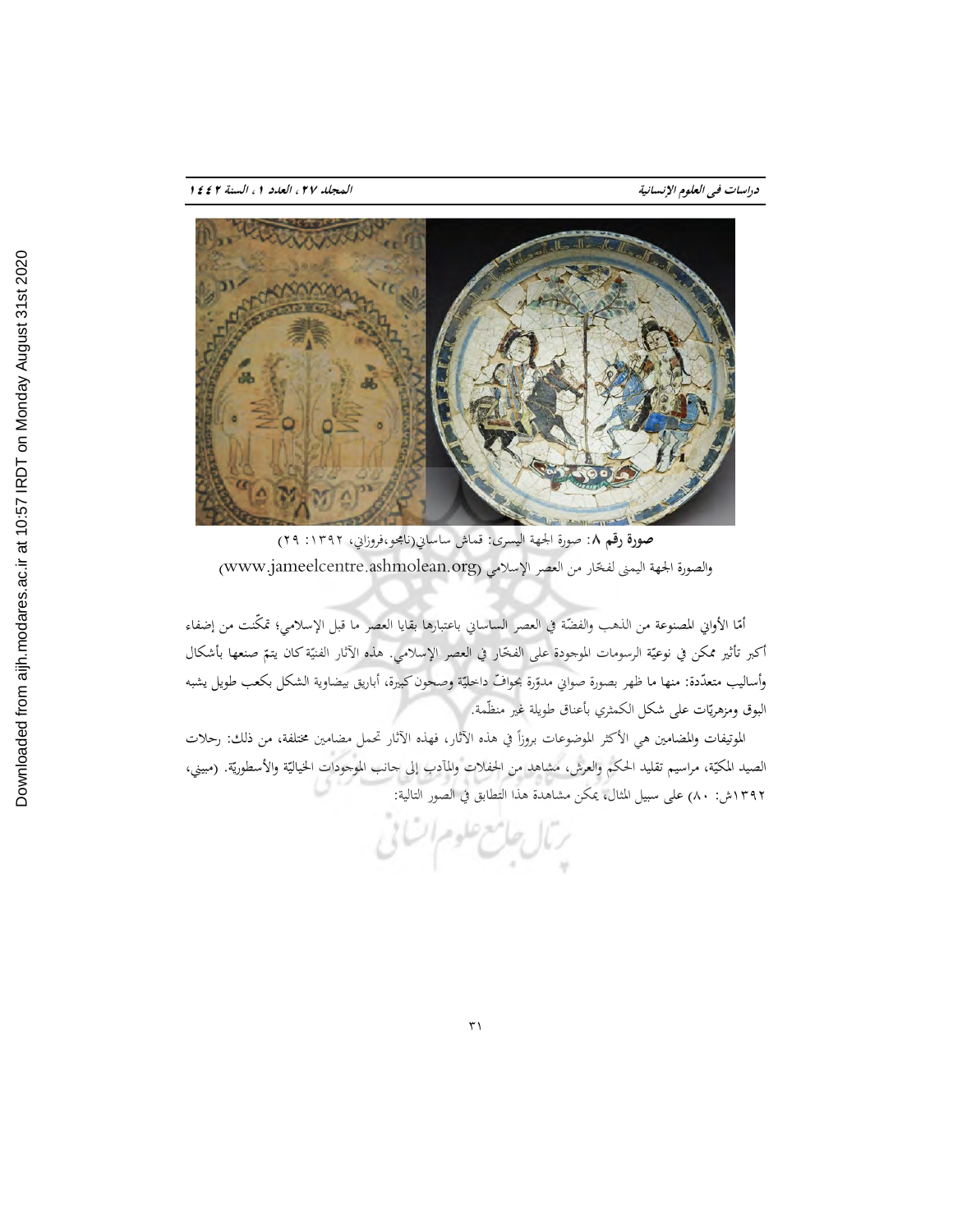

ستارخالديان و حسنعلي عرب

صورة رقم. ١:(ميرزايي، ١٣٩٢ش: ٩٦) صورة رقم ٩:(ميرزايي، ١٣٩٢ش: ٩٦)



صورة رقم ١١: (حسيني، سيد هاشم،١٣٩١: ٦٨) صورة رقم ١٢: (حسيني، سيد هاشم،١٣٩١ش :٦٨)



صورة رقم ١٣٩:(هندي، قاضي زاده،١٣٩١ش: ٤٩)

**صورة رقم ١٤**: (هندي، قاضي زاده، ١٣٩١٠ش: ٤٩) صورة رقم ١٥:(أزادبخت،١٣٩١ش: ٦٢)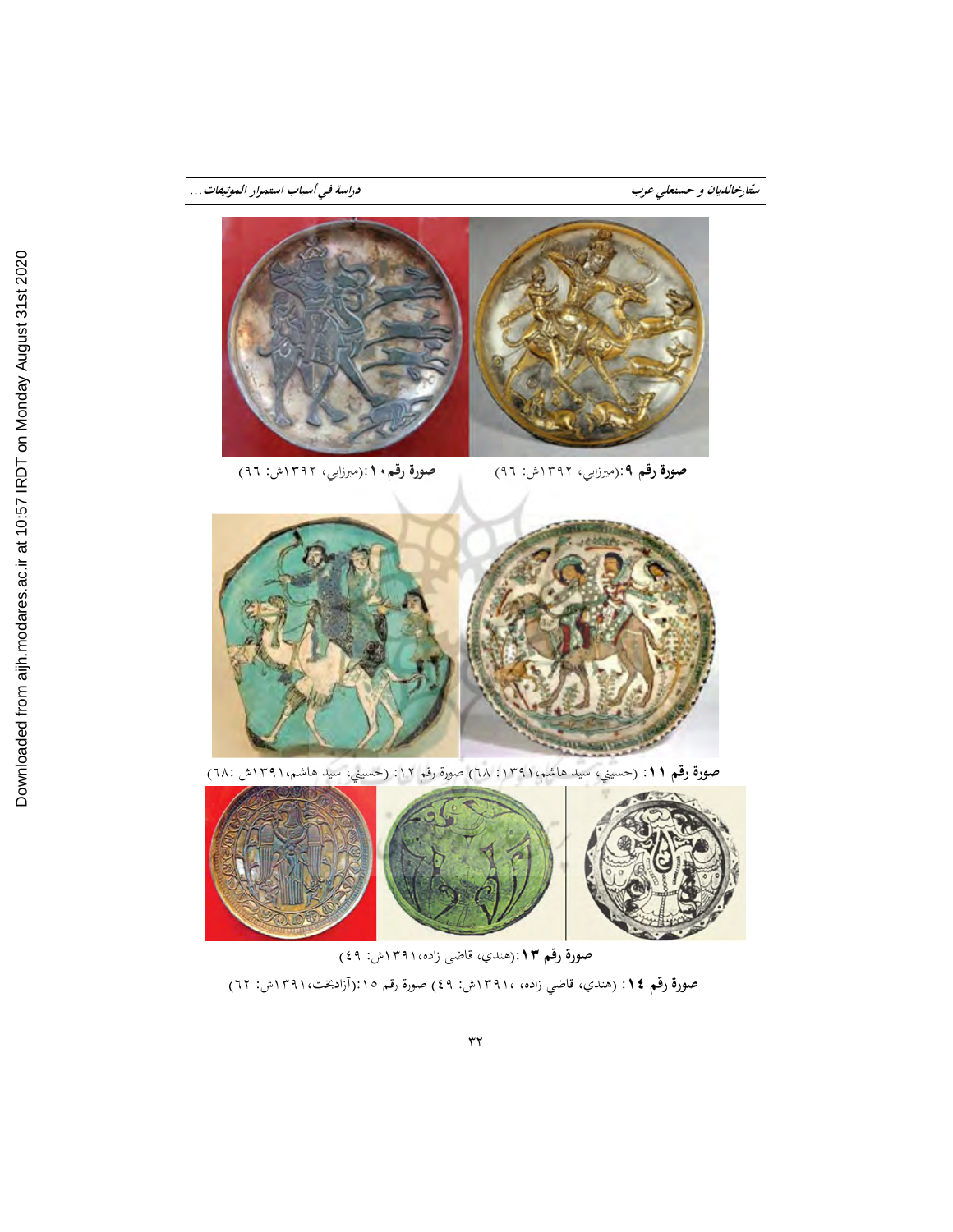دراسات في العلوم الإنسانية

نشاهد في العصر الإسلامي أفولاً في مستوى إنتاج الآثار الفنيّة المصنوعة من الذهب وذلك يرجع إلى ممنوعيّة استعمال الآواني الذهبية؛ لأنّ الطبقة الأولى الّتي كانت تطلب هذه الأنواع من الآثار؛ أي السلاطين الساسانيين وكبار الرحال في الحكومة لم يكونوا يحظون بتلك المكانة السابقة؛ إضافة إلى حظرها الديني في عدم استخدام مثل هذه الأواني والأطباق. لكن تزامن هذا الأفول والضعف في فنّ التذهيب، زاد رونقاً في مجال فنّ الفخّار؛ بحيث نشهد له تطوراً ملحوظاً يوماً بعد يوم ويبدو أنّ الفنّانين في العصر الإسلامي رأوا من الفحّار بدلاً وتعويضاً مناسباً للأواني والأطباق المعدنية، وقد اعتمدوا في صنعتهم هذه على نقوش ومضامين المصنوعات الحديدية الساسانية على الفخّار.



صورة رقم ١٦: (كياني وكريمي،١٣٦٤ش: ١٥٨)صورة رقم ١٧: (آزادبخت،١٣٩١ش: ٦٢)



صورة رقم ١٩: (أزادبخت،١٣٩١ش: ٥٩)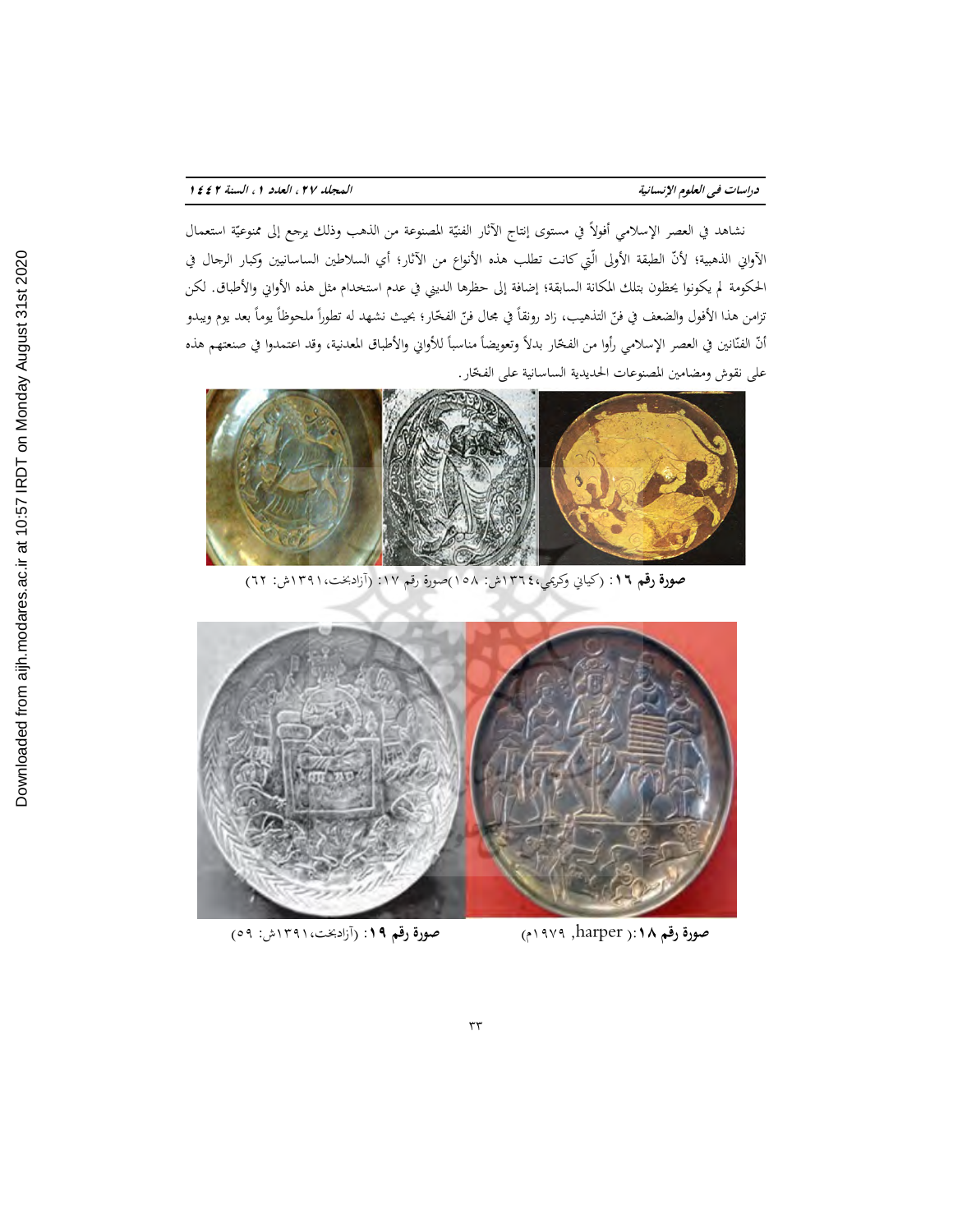ستارخالديان و حسنعلي عرب



صورة رقم ٢٠: (حسيني،١٣٩١ش: ٧٧)



www.davidmus.dk ٢٢ مودة رقم ٧٦ صورة رقم www.ttnots.com:۲۱ رمال جامع علوم اتنانى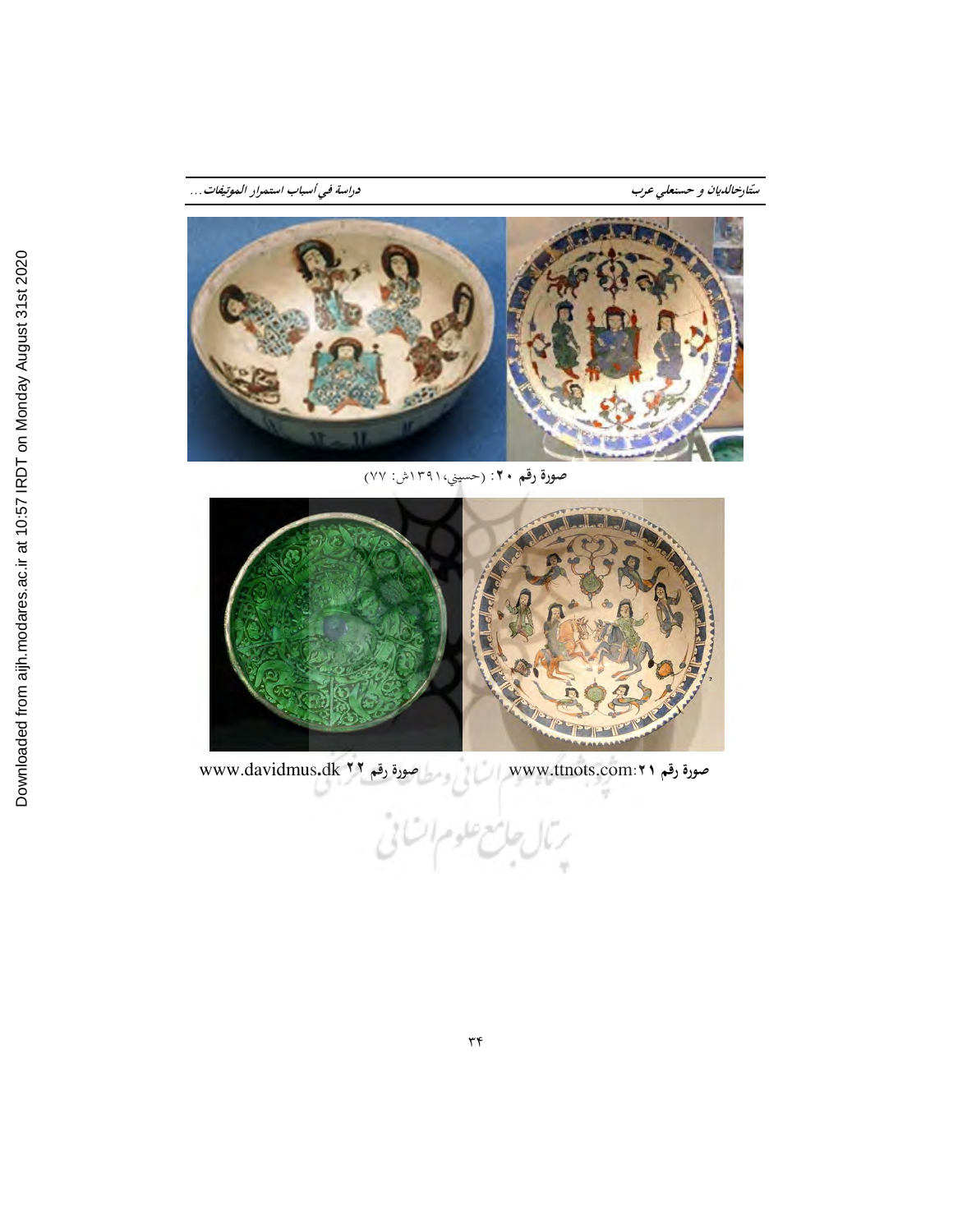

صورة رقم ٧٤: www.metmuseum.org صورة رقم ١٣: islamicart.museumwnf.org

## ٦- دراسة واستنتاج

التركيز والانتباه إلى البعد الزمكاني يلعب دوراً بارزاً في تحليل آثار العصر الإسلامي المتأثَّر من موتيفات ومضامين العصر الساساني ولا يمكن الأخذ بدليل واحد حول أية نوع من التطابق أو التشابه بين الموتيفات، كما هو الحال في الخلاف القائم بين عوامل الدوام والتأثير الموجود في القرون الإسلامية الأولى في إيران مقارنة مع القرون الوسطى والمتأخّرة. أمّا بصورة عامّة يمكن أن نطرح قضايا عامّة يمكن لها أن تكون موضّحة وبيّنة إلى حد كبير.

يمكننا أن نعتبر القرون المتمادية لتثبيت الدين الإسلامي في إيران، من الأسباب الرئيسة في استمرار المضامين والموتيفات الفنيّة الساسانية في إيران بعد الإسلام؛ لأنّنا رأينا في غضون هذه القرون وخاصّة في القرون الهجريّة الأولى أنّ مجموعة كبيرة من الزرادشتية ما زالت تعيش في أقسام مختلفة من مناطق ومدن إيران ورأينا أيضاً أنّ أكثر الطبقات السياسيّة والحاكمة قد خضعت إلى التغيير ولكن لم نشهد تحوِّلاً بالنسبة إلى أسلوب حياة النَّاس وطريقة عيشهم. لكن يجب الأخذ بالحسبان بأنّ المناطق الَّتي إعتنقت النَّاس فيها الإسلام، مازالت يتمَّ فيها إنتاج الآثار الفنيَّة ضمن التشكيل الفنيّ المرتبط بالعصور السابقة وذلك يرجع إلى عدم تحوّل أساسي في البنية والتشكيلة الاقتصادية والسياسية والاجتماعية والثقافية و… ألخ.؛ لأنّ التغيير في البنية الحاكمة للمحتمع تحتاج إلى زمن طويل ومثل هذه التحوّلات لا مردّ لها سوى مرور الزمن ولا يمكنها أن تحدث بسرعة وفي آن واحد، والتغيير في التشكيلة الثقافيّة في إيران بعد الإسلام لم تحدث بصورة سريعة على ضوءِ المعلومات الحضارية الباقية، بل استغرقت سنين طويلة.

من الأسباب الأخرى الّتي يجب الإشارة إليها؛ هي أنّ الحكومات المحليّة والذوي القوة من الإيرانيين قد لعبت دوراً هامّاً في استمرارية الموتيفات الفنيّة بعد الإسلام. يجب أن نأخذ بالحسبان بأنّ الإسلام بصفته ديناً سماوياً يحمل برنامجاً جامعاً وكاملاً للبشر؛ فقد رأى من خلال دخوله إلى إيران، بأنَّ كثيراً من القوانين والأسس الموجودة تفتقد إلى التنظيم المناسب، فعكف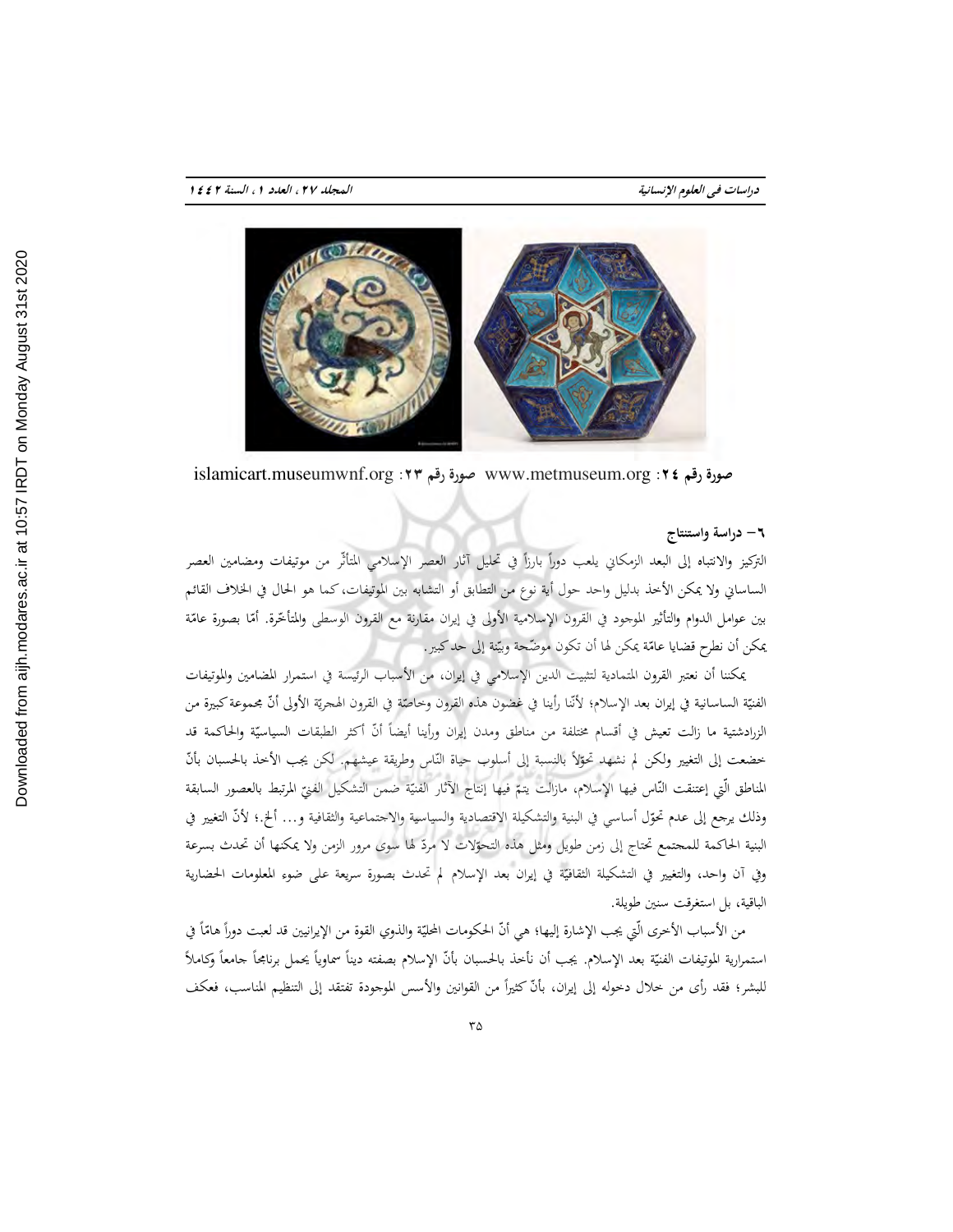الإسلام على إصلاحها، ولم يخالف في هذا الصدد مع الكثير من الأساليب السائرة والمعمولة في حياة النّاس والأسس الحكومية في البلاد وأخذ بما الحكّام المسلمون لنظم البلاد وإدارتما، بحيث إنّه يمكن أن نرى دوام الأسس والملامح المتعلّقة بما قبل الإسلام في البلاد حتّى القرون الوسطى وخاصّة زمن حكومة السلاجقة، وقد تمكّن الإيرانيون من تنظيم مجتمعهم على ضوءِ القالب والأصولِ الإسلامية وذلك على ضوءِ ما أوتوا من خلفيّة حضارية.

لا يفوتنا أن نذكر بأنّ في العصور المتقدّمة وخاصّة في القرون الوسطى للهجرة، تمكّن الفنانون في ظلّ التحوّلات العظيمة في الساحة الثقافية والاجتماعية للمجتمع الإيراني، أن يحدثوا تحوّلات عظيمة؛ سواء في مجال النظريّات الجماليّة والمضمونية، أو في مجال الشكل والبنية الفنيّة وذلك حسب ظروف الحياة الجديدة، ونري في هذا الصدد تشابماً كبيراً يبلغ مستوى التقليد والاحتذاء في النقوش النباتيَّة، والحيوانية والتشخيص البشري في هذا العصر وكان ذلك بغية المحافظة على الأصالة والهويَّة الوطنيّة. كما أنّنا نلاحظ إعادة إنتاج كثير من الموتيفات والمضامين المتعلّقة بإيران القديمة في مجال الفنّ، وهي في أغلبها غامضة بعيدة عن إدراك المخاطب؛ بحيث لا يتمكَّن من معرفة كثيرة حول المحالات الفكرية والمضمونية للآثار.

من الأسباب المؤثِّرة الأخرى في هذا الصدد، يجب الإشارة إلى قوَّة الأدب الفارسي الذي هيَّأ الأرضيّة المناسبة لتشكيل آثار مشابحة للعصور السابقة من حيث المضمون التعبيري؛ لأنَّه قد تمَّت الإشارة في الأشعار والقصص القديمة الإيرانية إلى الأساطير التي كان لها نوعاً من التأثير على النّاس والمجتمع والفنّانين وهو يكشف عن خلفيّتهم التأريخية والثقافيّة ويحتّهم إلى إعادة إنتاج المضامين على شكل الصور والرسم؛ لذا يجب أن نعدّ الأدب، ركناً أساسياً في الثقافة الإيرانية؛ لأنّه بمثابة جسر هيأ الأرضيّة لانتقال الموتيفات والمضامين من العصر الساساني إلى العصر الإسلامي.

كما يمكننا أن نلاحظ العامل المؤثَّر الآخر، في وجود عدد كبير من الآثار الفنيّة المصنوعة في إيران قبل الإسلام (ومن ذلك: الترصيع، وصناعة الفحّار، والأواني الحديدية والأقمشة و... إلخ.)؛ من المحتمل أنّ الفنّانين اجتهدوا في التقليد والاحتذاء. مع أنّ الأشعار والقصص والتأريخ الشفهي له تأثير بارز في شعور الفنّان وأحاسيسه من حيث البعد الثقافي، إلّا أنّه لا يتهيأ لنا تطابق الكثير من آثار العصر الإسلامي بالعصور السابقة للإسلام إلَّا من خلال مشاهدة الآثار السابقة من قِبل الفنّان. وبعبارة أخرى، دوام اللغة والثقافة لا تنقل سوى المضامين وأنّ على الفنّان أن ينظر إلى الصور الفنيّة السابقة حتّى يقدر على نسخها والاحتذاء بما. وعلى ضوء رغبة بعض الملوك في العصر الإسلامي إلى تشكيل النحت البارز إلى حانب النحت المتعلُّق بالعصر الساساني في الأحجار، يمكن القول بأنَّ هذا يؤيِّد اهتمام المجتمع الفنِّي ورغبتهم بالنسبة إلى الموتيفات الفنيَّة لما قبل الإسلام.

#### ٧- ملحق البحث

١.على سبيل المثال، قام عبدالله بن طاهر (٢٣٠٠-٢١٣) أحد أمراء الحكومة الطاهرية وهو كان أميراً أديباً وفاضلاً، بإجراءات لتحسين شبكة المياه وحفر القناة والحدّ من مستوى الخراج. تمّ مثل هذه الإجراءات أيام حكومة معزّ الدولة الديلمي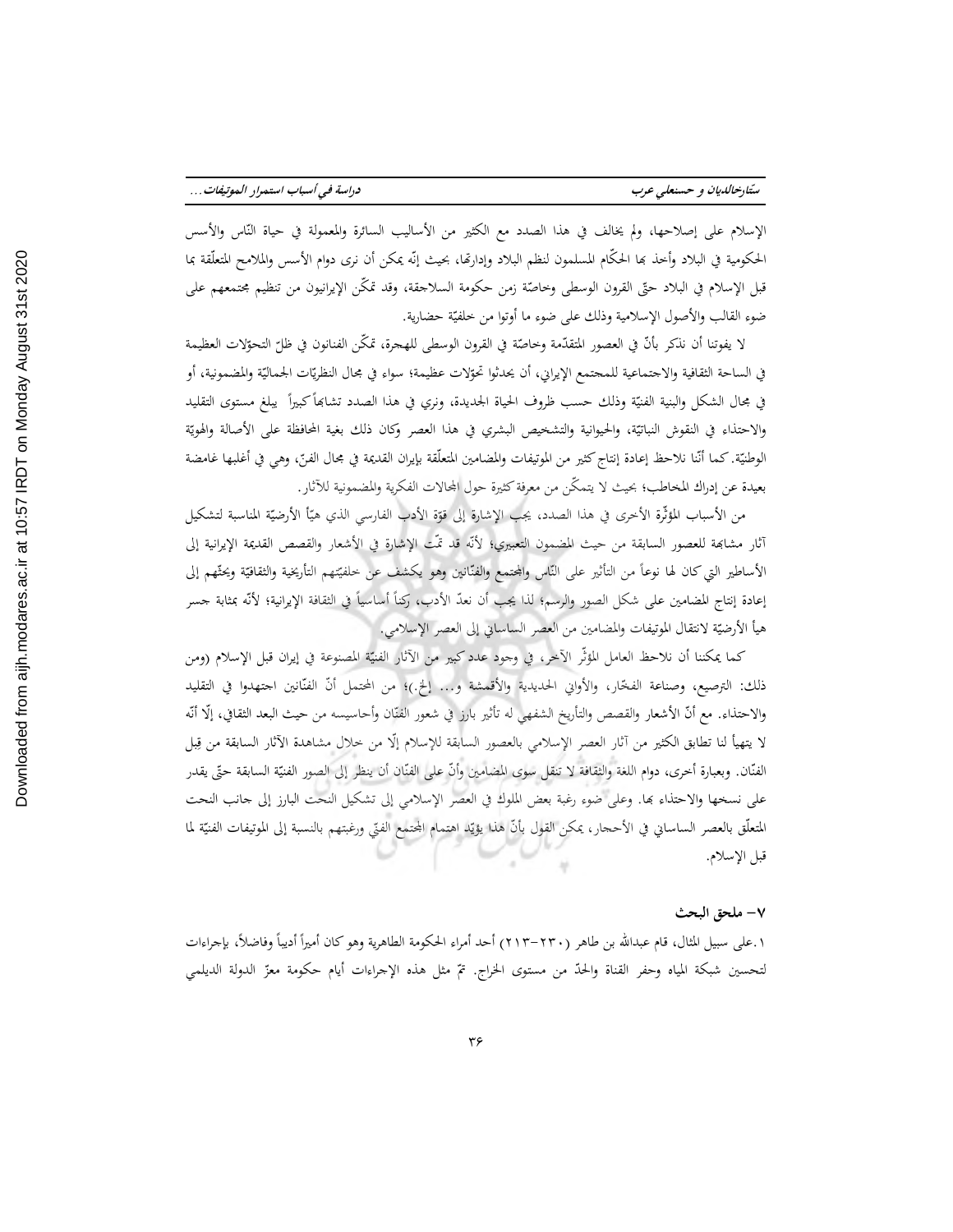وعضدالدولة الديلمي، وكان لإجراءاتهم فيما يتعلَّق بإحداث السدود والموانع، الأثر الكبير في ازدهار الزراعة في القرن الثالث والرابع الهجريين. والملاحظ أنّ المنتجات الزراعيةكانت تفوق حاجات الساكنين في المنطقة؛ فكان يتمّ تصديرها بالأغلب إلى المناطق الأخرى. (سلطان زاده، ١٣٩٠ش: ٨٨)

٢–الوجه القائم على اليمين صورة خسرو الثاني، مقابل صورة الشاه، وقد كتب بالخطّ البهلوي: "محمد پيامبر ايزد(= محمد رسول الله) وقد كتب خلف الشاه بالخطّ البهلوي "فره افزود"،وقد كتب في الهامش بالخط الكوفي "بسم الله، ولي الأمر". وخلف العملة المعدنية: صورة لمحمرة وحارسين. يرجع تأريخ سكّ هذه العملة المعدنية إلى عام ٧٠ للهجرة وقد تمّ ضربها في مدينة كرمان. (رضايي باغ بيدي، ١٣٩٠ش: ٨٦– ٨٥)

## قائمة المصادر والمراجع الفارسية

- ١.اشبولر، برتولد،١٣٨٦ش، تاريخ ايران در قرون نخستين اسلامي (تأريخ إيران في القرون الإسلامية الأولى)، ترجمة جواد فلاطوري، دار النشر: علمي و فرهنگي، المجلَّد الأوَّل.
- ۰٫۲٪ کبری، أمیر، ۱۳۸۹ش، همانندی دیوان سالاری لوقیان با دیوان الاری ساسانیان و اهمیت نقش وزیر در میان دو دولت (النظام الديواني للوقيان والساسانيين وأهميّة دور الوزير بين الحكومتين؛ دراسة مقارنة)، مجلّة مسكويه، الدورة ٥، العدد١٣ ، صص ۷–۲۸ .
- ۰.آزاد بخت، مجید، طاووسی، محمود،۱۳۹۱ش، استمرار نقشمایه های ظروف سیمسن دوره ساسانی بر نقوش سفالینه هاى دوره سامانى نيشابور (استمرار موتيفات الأوابي الذهبية للعصر الساساني في نقوش وزحارف الفخّارات في نيشابور في العصر السامايي)، فصلية محكَّمة"نگره"، العدد ٢٢، صص ٥٧–٧١.
- ٤.بهرامي، مهدي،١٣٣٠، صنايع ايران–ظروف سفالين (الصنائع الإيرانية–الأواني الفخّارية)، دار النشر: دانشگاه تحران، طهران.
- ٥.باكزاد، جهانشاه، ١٣٩٠ش، تاريخ شهر وشهرنشيني در ايران از آغاز تا دوران قاجار (تأريخ المدينة والمدنيّة في إيران منذ البداية حتّى عصر قاجار)، طهران، آرمانشهر.
- ٦.بوب، آرتور، ١٣٨٧ش، سيرى در هنر ايران از دوران پيش از تاريخ تا امروز (جولة حول الفنّ الإيراني في عصور ما قبل التأريخ حتّى عصرنا الحاضر)، ترجمة نجف دريابندري، الطبعة الأولى، دار النشر علمي و فرهنگي، طهران.

٧.توحيدي، فائق، ١٣٨٧ش، فن و هنر سفالگري (فن صناعة الفخّار)، دار النشر: سمت، طهران.

۰۸.حسینی، سید هاشم،۱۳۹۱ش، «تحلیل نمونه هایی از نقوش زنان بر سفال دوران اسلامی» (تحلیل و دراسة نماذج من نقوش وزخارف النساء على الفخّار في العصر الإسلامي)، مجلة زن در فرهنگ و هنر، الدورة ٤، العدد ٢، صص٦٣–  $. \wedge \Upsilon$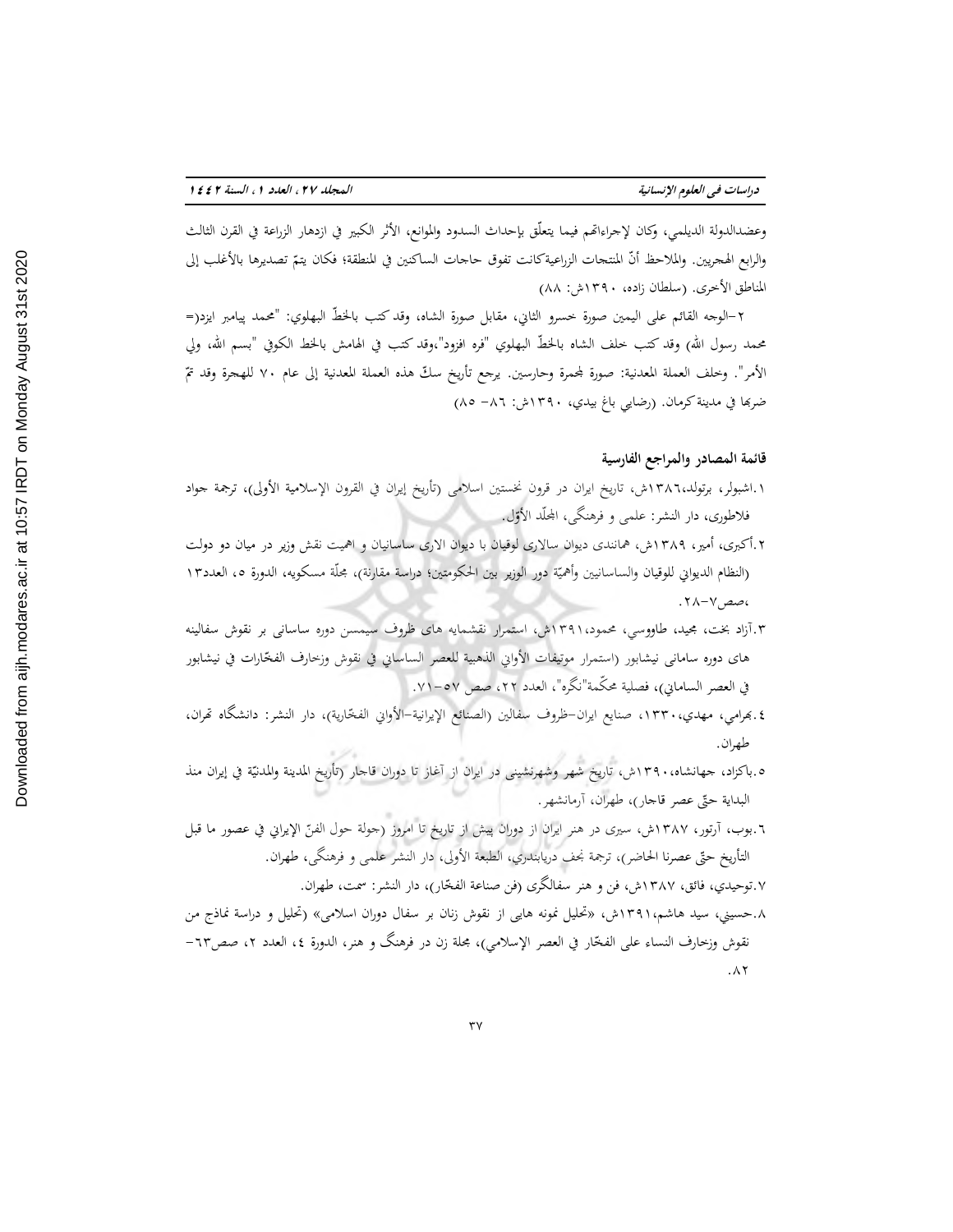- ٩.خطيبي، ابولفضل،١٣٨٥ش، هويت ايراني در شاهنامه (الهويّة الإيرانيّة في الشاهنامه)، فصليّة فرهنگستان، الدورة ٨،العدد ٤، صص ٦٩-٧٦.
- ۱۰.رضایی باغ بیدی،حسن،۱۳۹۰ش، درباره چند مهر نوشته و سکه نوشته ساسانی و عرب ساسانی (حول عدّة ختم مكتوب وعملة معدنية مكتوبة ساسانية وعرب الساسانية)، مجلة "آينه ميراث"، العدد ٤٨ .
- ١١.زمايي، عباس، ١٣٥٢ش، تاثير هنر ساسايي درهنر اسلامي (تأثير الفنّ الساسايي في الفنّ الإسلامي)، دار النشر: الدائرة العامّة للكتابة في وزارة الثقافة والفتر، طهران.
- ۱۲.سلطان زاده، حسین، ۱۳۹۰ش، تاریخ مختصر شهر و شهر نشینی در ایران از دوره باستان تا سال ۱۳۰۵ش (موجز من تأريخ المدينة والمدنيّة في إيران من العصر القديم حتّى عام ١٣٥٥ش)، دار النشر: تشهار طاق، طهران.
- ١٣.كريمي، فاطمة، كياني، محمد يوسف، ١٣٦٤ش، هنر سفالگرى دوره اسلامي ايران (فن صناعة الفخّار في العصر الإسلامي في إيران)، دار النشر: مركز باستان شناسي، طهران.
- ١٤.كنغراني، منيجه،٣٩٠ش، فردوسي در آيينه نگارگري ايراني (فردوسي في مرآة المنمنمات الإيرانية)، فصليّة كيماي هنري، السنة الأولى، العدد ١، صص ٧١-٩٢
- ۱۰.کیانی، محمد یوسف، ۱۳٦٥ش، شهرهای اسلامی در کتاب نظری اجمالی به شهرنشینی و شهرسازی در ایران (المدن الإسلامية في كتاب: "نظرة موجزة إلى المدنيّة والهندسة البلدية)، دار النشر: ارشاد اسلامي، طهران.
- ۱٦.کیاني، محمد یوسف، مرتضایی، محمد، ١٣٨٦ش، مطالعه زیرساخت های طبیعی و فرهنگی در شکل گیری شهر گرگان (جرجان) در دوران اسلامی با مطالعه موردی: کاوش در محوطه اسلامی شهر گرگان (جرجان) (دراسة البنیة التحتيّة الطبيعية والثقافية ودورها في تشكيلة مدينة جرجان في العصر الإسلامي؛ نموذجاً: دراسة في بيئة مدينة جرجان الإسلامية)، مجلة"اثر"، العدد ٤٢–٤٢، صص ١٢٩–١٤٦
- ۱۷.حلشنی، سیدعلیرضا، یارمحمدی، حسن، دانشفرد، بابك،۱۳۹۲ش، تاثیر مكتب جندی شاپور بر مكتب پزشكی بغداد (تأثير مكتب جنديشابور في مكتب بغداد الطبّي)، مجلة "مطالعات تاريخ پزشكي"، الدورة ٢، العدد٢، صص  $.07 - 29$
- ١٨.لمبتن، آن، ١٣٨٥ش، تداوم و تحول در تاريخ ميانه ايران (الدوام والتحوّل في تأريخ إيران الأوسط)، ترجمة يعقوب آجند، دارالنشر: علمي و فرهنگي، طهران. پ
- ۱۹.مبینی، مهتاب، ابراهیمیزاده، فرزام، نوروزیفرزام، ۱۳۹۲ش، بررسی نقش زن درآثارفلزی دوره ساسانی (دراسة دور المرأة في الآثار الحديدية في العصر الساساني))، فصلية محكَّمة "هنرهاى تجسمي نقشمايه"، السنة الحامسة، العدد ١٤، صص  $9. - Y9$
- ۲۰.محمودي بختياري، بمروز، ۱۳۸۲ش، برنامه ريزى زبان فارسي در عصر سامانيان (برمجة اللغة الفارسية في العصر الساماني)، مجلَّة فرهنجستان، الدورة ٩، العدد ٤،صص ٢١٣–٢٢٥.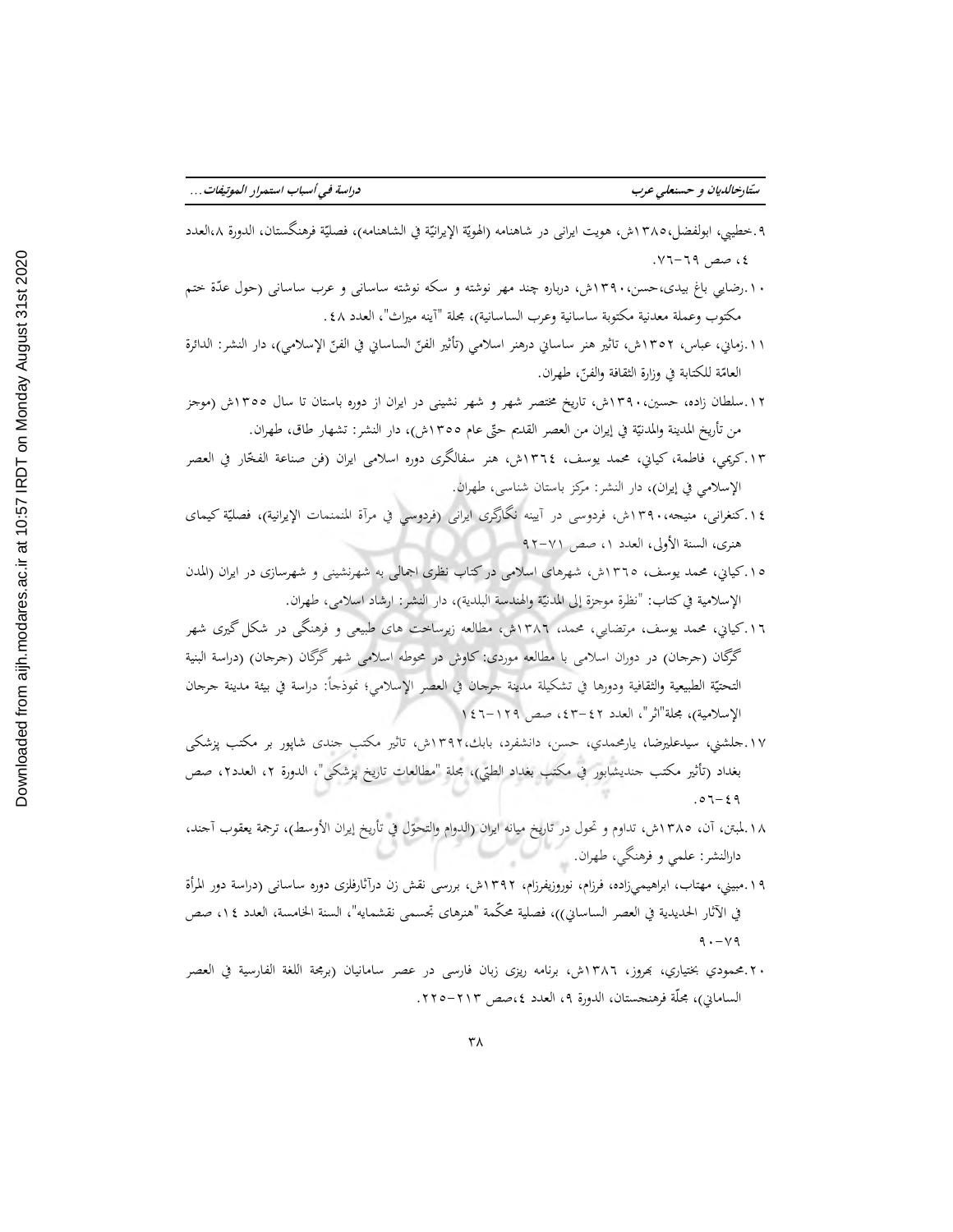- ۲۱.مهربویا، حسین، دهقایی، زهرا، عالینجاد، حمید،۱۳۹۱ش، تاثیر نقش مایه های جانوری منسوجات ساسانی بر نقوش يارچه هاى ماوراءالنهر(تأثير موتيفات الحيوان في المنسوجات الساسانية على زحارف ونقوش أقمشة ماوراء النهر)، مجلَّة مطالعات تطبيقي هنر، العدده، صص ٧٧-٨٩.
- ۲۲.نامجو، عباس، فروزانی، سید مهدی، ۱۳۹۲ش، مطالعه نمادشناسانه و تطبیقی عناصر نقوش منسوجات ساسانی و صفويي (عناصر الزخرفة والنقوش في المنسوجات الساسانية والصفويّة؛ دراسة رمزية مقارنة)، فصليّة "هنر"، العلم والثقافة، العدد ١، صص ٢١-٤٢.
- ٤٣.همتى وينه، مسعود، ١٣٨٩ش، بررسي تطبيقي تصاوير شاهنامه بايسنغرى با ادبيات حماسي شاهنامه، (الصور في الشاهنامه لبايسنغري والأدب الحماسبي في الشاهنامه؛ دراسة مقارنة) فصليّتان محكّمتان "هنرهاى تجسمي نقش مايه"، السنة الثالثة، العدد الخامس، صص ٦٧-٢٤.
- ۲٤.هندي، راضيه، قاضي زاده، خشايار،٣٩١١ش، ويَڙگي هاي زيبايي شناختي نگاره هاي پرنده در هنر سلجوقي، (الخصوصيات الجماليّة لصور الطائر في الفن السلجوقي) فصلية محكّمة، الموتيف، السنة ٥، العدد ١١،صص ٤٥-٥٢.
- 25 Harper, p.o.1979, Thrones and Enthronement Scenes in Sasanian Art, Iran, Vol.17, pp.49-64

### **References**

- [1] Akbari, A., (2010). "The Similarity of Seljuk's and Sassanid's Bureaucracy and Importance and Role of the Minister in the Two Governments", Moskuya, Year 5, Number 13, Pp. 7-28.
- [2] Azadbakht, M., Tavoosi, M., (2012). "Continuity of Motifs of Silver Dishes of Sassanian Era on Neyshabur Pottery Designs of Samanid Period", *Negareh*, Number 22; Pp. 56-71.
- [3] Baghbidi, H., (2012). On Some Sassanian and Arab-Sassanian Seals and Coins, *Mirror of Heritage*, Issue 9, Number 1.
- [4] Bahrami, M., (1952). Iran Industries-Ceramic Ware, Tehran: University of Tehran Press.
- [5] Bertold, S., (2008). *History of Iran in Early Islamic Centuries*, Translated by Javad Flatoori, Tehran: Scientific Cultural Press.
- [6] Congran, M., (2011). Ferdowsi in the Light of Iranian Painting, Kimiya-e *Honar*, Issue 1, Number 1, Pp. 71-82
- [7] Golshani, A., Yarmohammadi, H. and Daneshfard, B., (2013). The Effect of Jundishapur School on Baghdad Medical School, Journal of Research on *History of Medicine, No. 2, Issue2, Pp. 49-56.*
- [8] Harper, P.O., (1979). Thrones and Enthronement Scenes in Sasanian Art, *Iran*, Vol.17, Pp.49-64.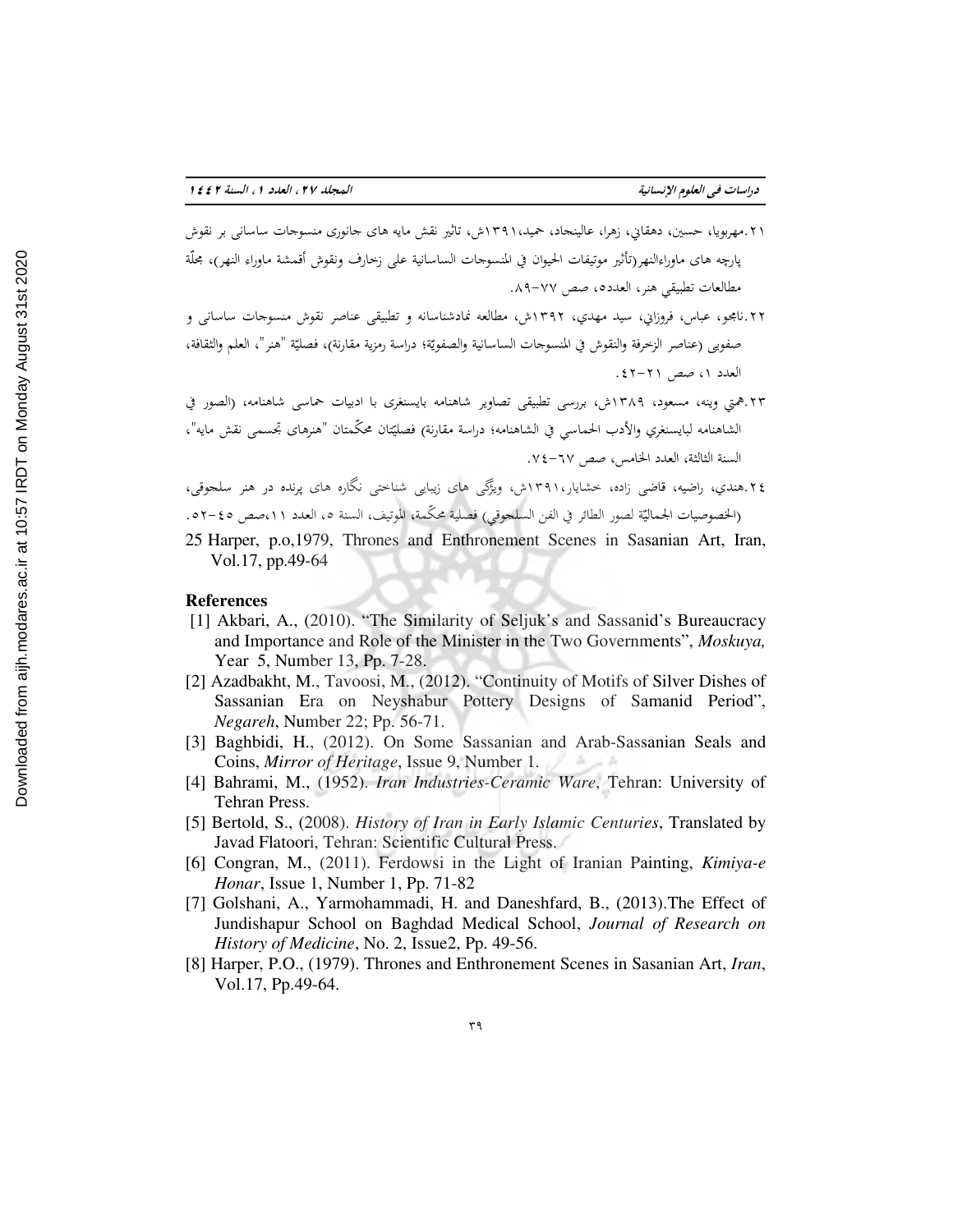| دراسة في أسباب استمرار الموتيفات… |  | ستارخالديان و حسنعلى عرب |
|-----------------------------------|--|--------------------------|
|-----------------------------------|--|--------------------------|

- [9] Hemmati Vine, (2010). "A Comparative Study of the Images of Shahnameh Bisneghari with the Epic Literature of Shahnameh", *Naghshmaye*  , Year 3, Number 5; Pp. 67-74.
- [10] Hendi, R., Ghazizadeh, KH., (2012). The Beautiful Cognitive Features of Bird's Images in Seljuk Art, *Naghshmaye* , Year 5 , Number 11; Pp. 45-52.
- [11] Hosseini, H., (2012). Analyzing Notable Samples of Female Figures in Islamic Earthenware of Iran, *Woman in Art and Culture,* Year 4 , Number 2; Pp. 63-82.
- [12] Karimi, F., and Kiani, M., (1986). *Pottery Art in Islamic Era of Iran*, Tehran: Center of Archaeology Press.
- [13] Khatibi, A.F., (2007). "Iranian Identity in Shahnameh", *Farhangestan Quarterly*, Pp. 69-76.
- [14] Kiani , M., Mortezaee, M., (2007). "Study of the Natural and Cultural Infrastructure in the Formation of Gorgan (Jorjan) in the Islamic Era with Case Study: Exploring the Islamic Area of Gorgan", *Asar*, Nos. 42-43, Pp. 129-146.
- [15] Kiani, M., (1987). Iranian Cities in Urban Planning…., Tehran: Islamic Propagation Press
- [16] Lambeth ,C., (2013). *Persistence and Transformation in Middle Iranian History*, Translated by Jacob Ajend, Tehran: Ney Press.
- [17] Mahmoudi Bakhtiari, M., (2008). Persian Language Planning in the Samanid Era, Farhangestan Quarterly, Year 9, Number 4 (36); Pp. 213-225.
- [18] Mehrpouya, H., Dehghani, Z. and Aalinezhad, H., (2013). The Influence of Animal Motifs of Sassanid Textiles on the Designs of Transoxiana Textiles, *Journal of Motaleate-e Tatbighi-e Honar*, Year 3, Number 5; Pp. 77-89.
- [19] Namjoo, A. and Forouzani, M., (2013). A Symbolic and Comparative Study of Sasanian and Safavid Textile Elements, *Honar Quarterly*,Year 1 , Number 1; Pp. 21-42. رومطالعا بر
- [20] Norouzi, B., Mobini, M., and Ebrahimzadeh, F., (2013). Review of the Role of Women in Sassanid MetalWork, *Naghshmayeh* , Year 5, Number 14; Pp. 79-90.
- [21] Pakzad, J., (2012). *History of City and Urbanization in Iran from Early to the Qajar era*, Tehran: Armanshahr Press
- [22] Pope, A., (2009). *A Survey of Persian Art, from Prehistoric to the Present Time*, Translated by Najaf Daryabandari, Tehran: Scientific and Cultural Press.
- [23] Soltanzadeh, H.A., (2012). A Brief History of City and Urbanization in Iran, Tehran: Chahartagh Press.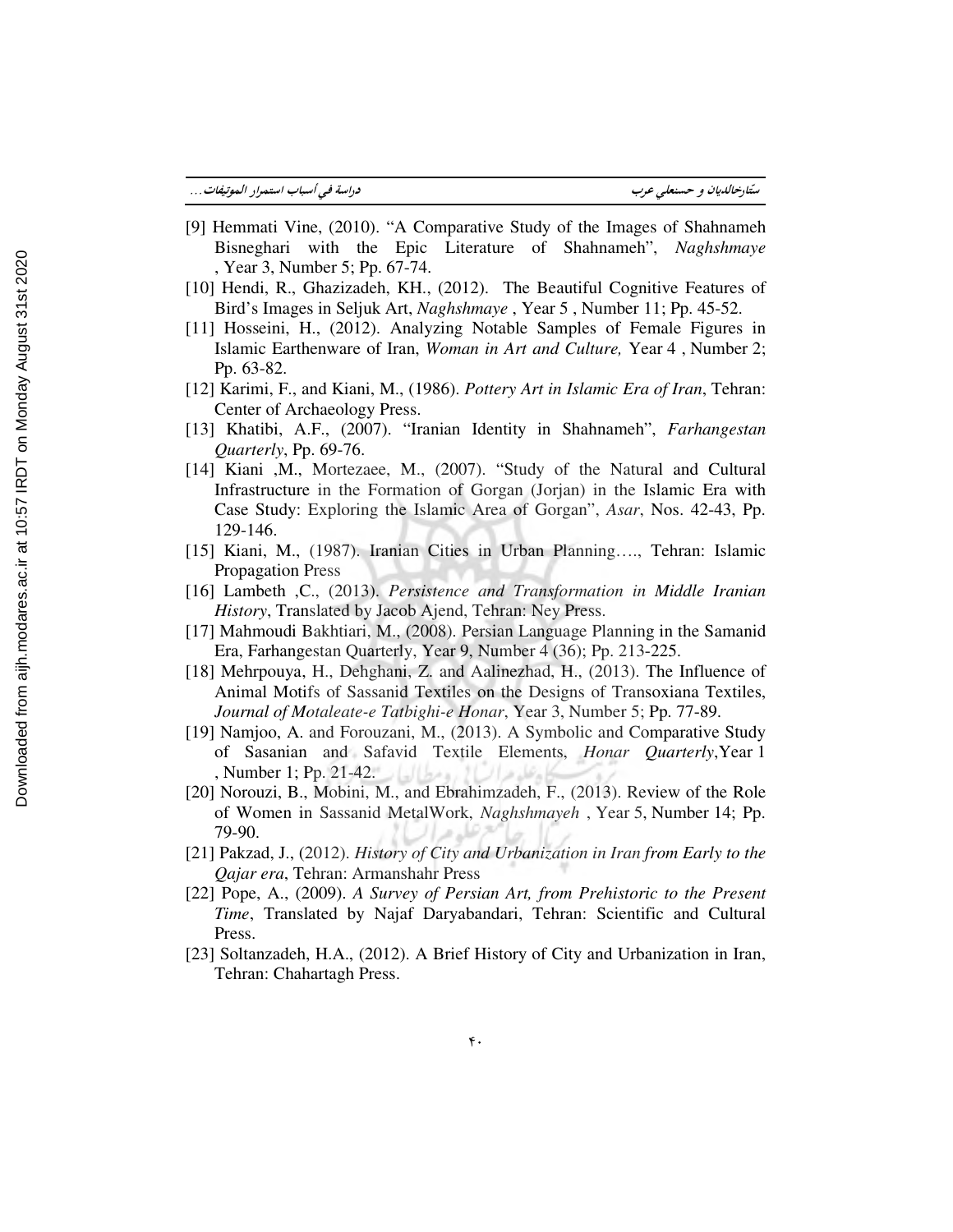| العجلد ٢٧، العدد ١، السنة ٢٤٤٢ | دراسات في العلوم الإنسانية |  |  |
|--------------------------------|----------------------------|--|--|
|                                |                            |  |  |

- [24] Towhidi , F., (2009). Pottery Technique and Art, The Center for Studying and Compling University Books in Humanities, Tehran: Samt.
- [25] Zamani, A., (1974). *The Effect of Sassanid Art on Islamic Art*, General Administration of Ministry of Culture and Arts.



 $\mathfrak{f}$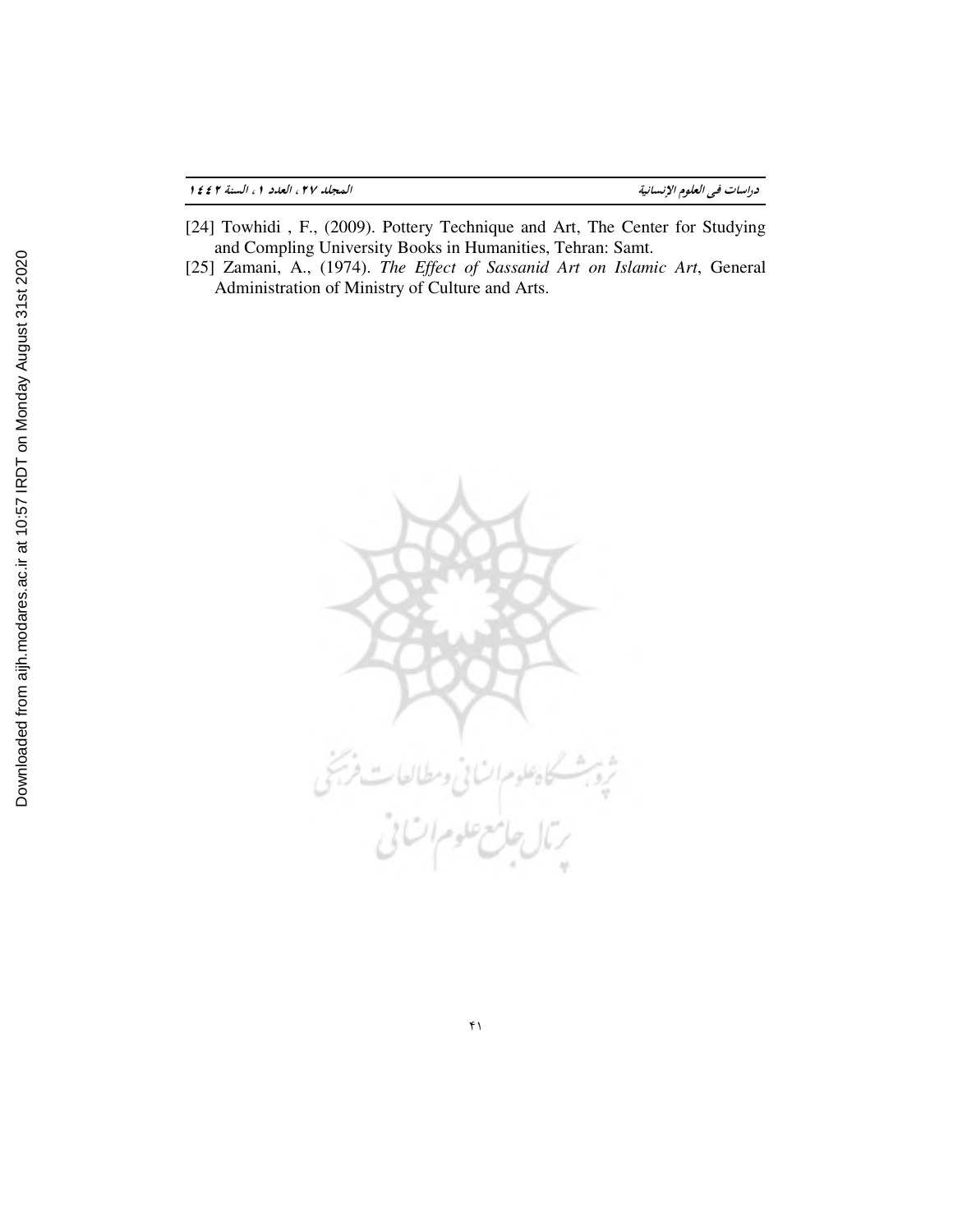واكاويي علل تداوم موتيف هاي ساساني در آثار هنري بعد از اسلام (با تاكيد بر نقش مايه سفالينه هاي دوران اسلامي)

ستار خالديان<sup>'\*</sup> حسنعلى عرب<sup>٢</sup>

 1. استاديار گروه باستان شناسي دانشگاه هنر شيراز . 2 استاديار گروه باستان شناسي دانشگاه هنر شيراز

# چكيده:

تطابق قابل تامل و در برخي موارد حتي كپي برداري هنرمندان دوران اسلامي، از نقشمايه هاي آثار هنري و فرهنگي دوره ساساني، نكته اي قابل تامل است كه به خوبي مي تواند گستره ي عظيم تاثير پذيري از فرهنگ و هنر ساسانيان را به نمايش گذارد. در اين پژوهش كه از لحاظ ماهيت از نوع تحقيقات تاريخي است و ابزار گرداوري اطلاعات آن به صورت كتابخانه اي صورت گرفته است، بر آنيم تا به واكاويي علل تداوم موتيف ها ي هنري دوره ساساني در آثار دوران اسلامي پرداخته مي شود و عواملي كه بستر لازم براي تداوم نقش مايه ها را فراهم آورده اند، مورد پژوهش قرار مي گيرد؛ زيرا درك درست آثار هنري دوران اسلامي تنها در پرتو درك عميق ريشه ها و مضامين اين آثار حاصل مي گردد. تداوم استفاده از نقشمايه هاي دوره قبل از اسلام در دوران اسلامي، ريشه در عواملي چند دارد كه با توجه به موقعيت تاريخي و جغرافيايي كه آثار هنري در آن بوجود آمده اند، متفاوت است كه از آن جمله مي توان به نفوذ نجبا و خاندان هاي ايراني و حكومت هاي ايراني اشاره نمود و همچنين ادبيات و تاريخي شفاهي ايراني نيز در كنار باقي ماندن حجم گسترده اي از آثار دوره ساساني در بعد از اسلام توانسته است بستر لازم براي گذار نقش ها و مضامين آنها را به دوران اسلامي فراهم آورد.

كليد واژه: هنر ساساني، هنر اسلامي، دوران اسلامي، سفالگري، نقش مايه

E-mail: s.khaledian@shirazartu.ac.ir :مقاله مسئول نويسنده \*

ــــــــــــــــــــــــــــــــــــــــــــــــــــــــــــــــــــــــــــــــــــــــــــــــــــــــــــــــــــ

برمال جامع علوم الشامي